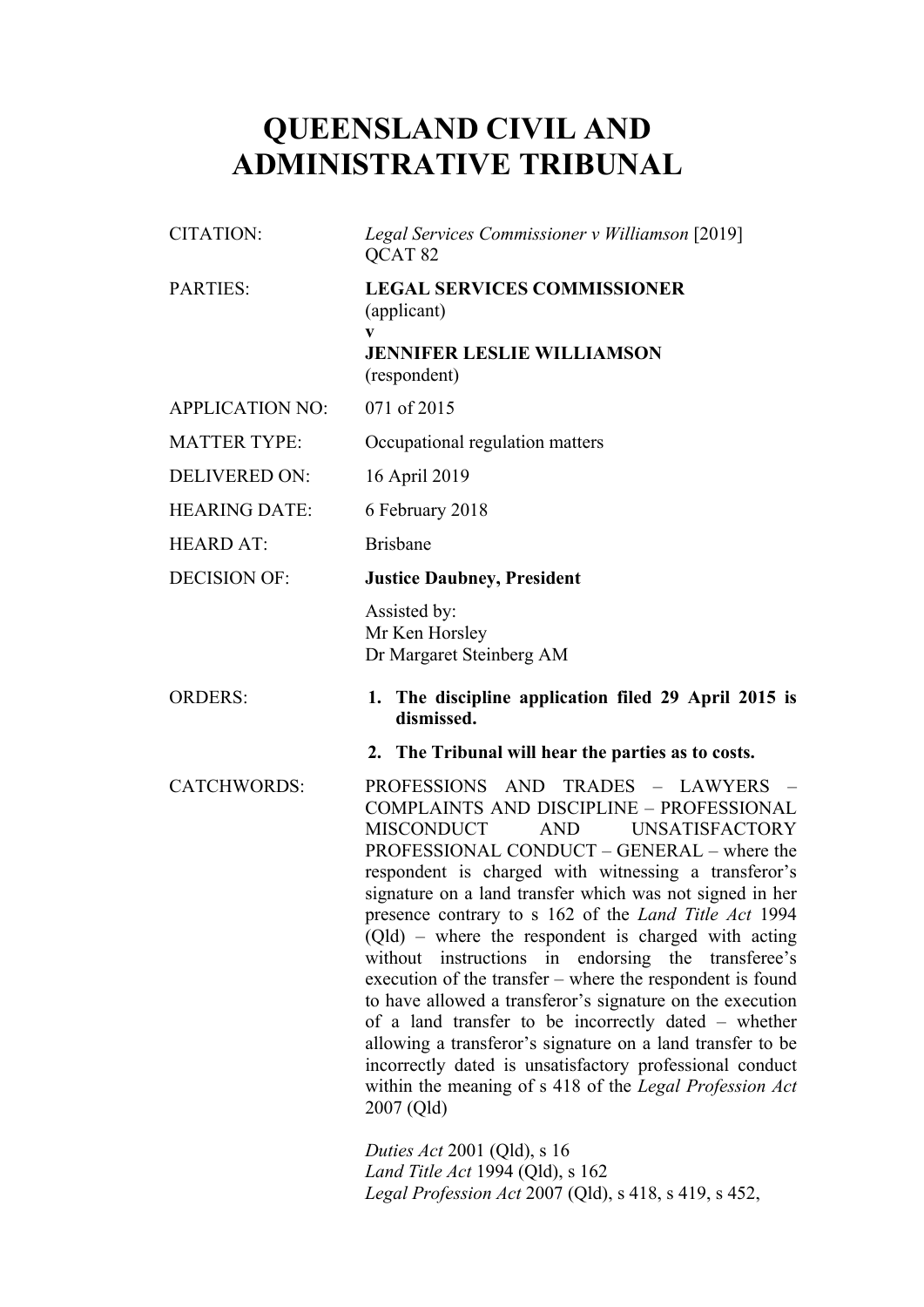s 656C

|                                                    | Adamson v Queensland Law Society [1990] 1 Qd R 498<br>Attorney-General v Bax [1999] 2 Qd R 9; [1998] QCA<br>089 |
|----------------------------------------------------|-----------------------------------------------------------------------------------------------------------------|
|                                                    | Briginshaw v Briginshaw (1938) 60 CLR 336; [1938]<br>$HCA$ 34                                                   |
|                                                    | De Kuyper v Crafter [1942] SASR 238                                                                             |
|                                                    | Legal Services Commissioner v Bone [2013] QCAT 550                                                              |
|                                                    | Legal Services Commissioner v Laylee & Anor [2016]<br>QCAT <sub>237</sub>                                       |
|                                                    | Legal Services Commissioner v McClelland [2006] LPT<br>13                                                       |
|                                                    | Legal Services Commissioner v Sorban [2009] LPT 5                                                               |
| <b>APPEARANCES &amp;</b><br><b>REPRESENTATION:</b> |                                                                                                                 |
| Applicant:                                         | G R Rice QC, instructed by Legal Services<br>Commissioner                                                       |
| Respondent:                                        | G Page QC, with R Sibley, instructed by Williamson &<br>Associates                                              |

## **REASONS FOR DECISION**

[1] On 11 January 2010, one Timothy John Henderson made an online complaint to the applicant, Legal Services Commissioner, about the respondent solicitor, Ms Jennifer Williamson. The complaint was said to have been made by Henderson "for and on behalf of Leanne Apostolakis". The complaint form alleged:

> The Respondent signed a Form 1 Title Document stating she witnessed the signatures on it before paying the duty payable, however the signature is a forgery and Mrs Apostolakis was not in the State of Queensland at that time.

[2] The complaint form stated further:

On the 18th June, 2007, Jennifer Williamson witnessed a Land Titles Transfer Form 1, which was purportedly signed by Mrs Leanne Apostolakis on the 15th June 2007 and her husband, Mr Thomas Edward Apostolakis also on the 15th June, 2007.

The Titles Transfer Form shows that Ms Williamson then proceeded to pay the Duty on the Transfer which has been confirmed by the Office of State Revenue, however the titles was then never lodged.

The signature inscribed on the Titles Transfer Form purportedly to be Mrs Apostolakis' is NOT Mrs Apostolakis and is a forgery.

[3] The applicant initially referred the complaint to the Queensland Law Society ("QLS") for investigation. The Professional Conduct Committee of the QLS resolved to recommend to the applicant that the complaint be dismissed, and that recommendation was communicated to the applicant in a letter dated 22 November 2010. Notwithstanding that recommendation, the applicant pursued investigation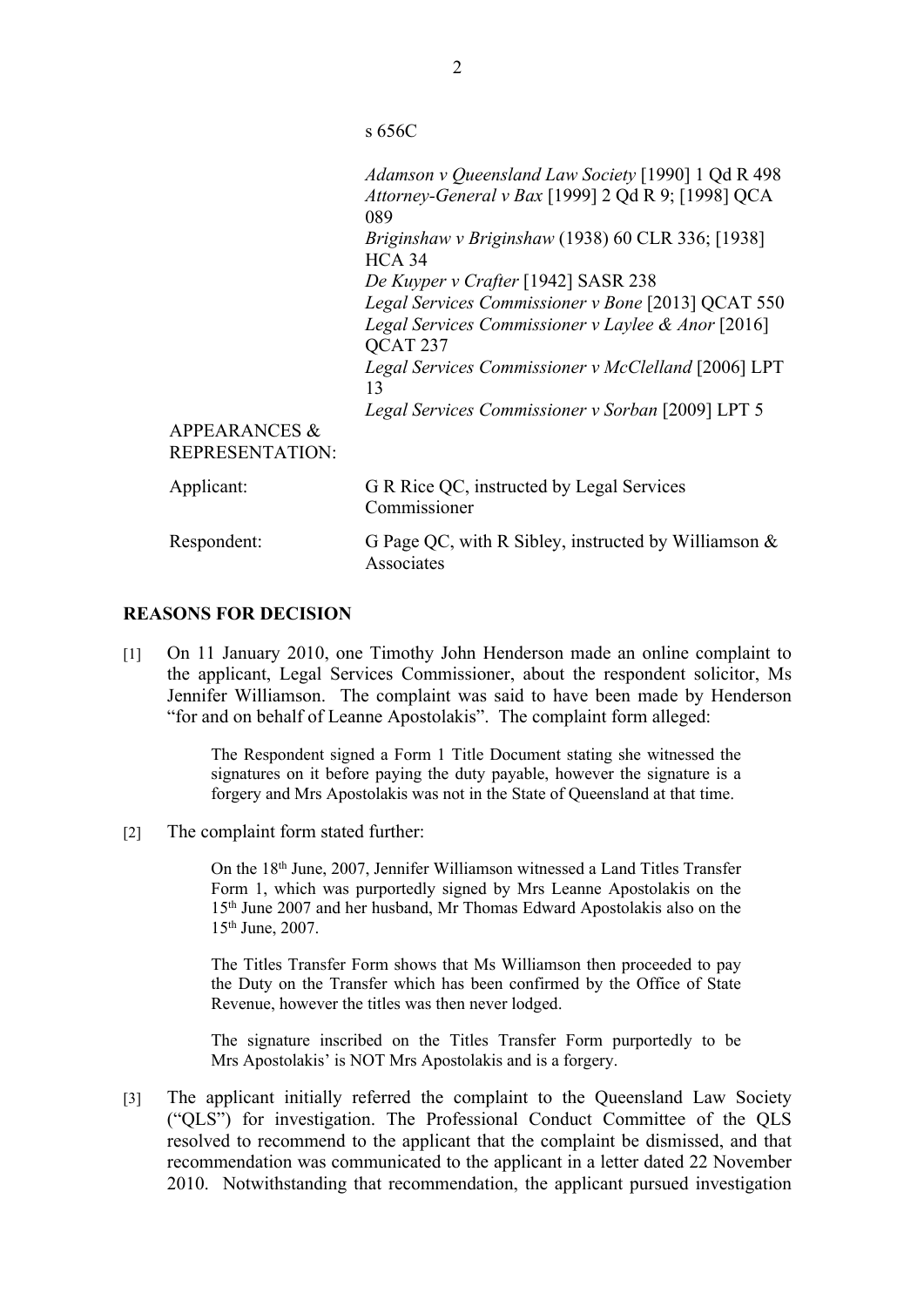of the complaint for nearly five further years, including by obtaining numerous advices and expert reports.

[4] Ultimately, on 29 April 2015, the applicant commenced the present disciplinary proceeding under s 452 of the *Legal Profession Act* 2007 ("LPA") by which the applicant alleged that the respondent was guilty of professional misconduct and/or unsatisfactory professional conduct, and particularised the following charges against the respondent:

### **B. PARTICULARS OF CHARGE**

The Commissioner alleges that the following charges constitute professional misconduct and/or unsatisfactory professional conduct:

# **CHARGE 1**

1. The respondent witnessed a transferor's signature on a land transfer for Lot 67 on RP 120756 registered 18/6/07 which was not signed in her presence contrary to s. 162 of the Land Title Act 1994 and her professional obligations generally.

#### **Particulars**

- 1.1 At all material times, the respondent was an Australian lawyer as defined by section 5(1) of the Act.
- 1.2 At all material times, the respondent engaged in legal practice, and was a legal practitioner and principal of the law practice Williamson and Associates ("**the law practice**").
- 1.3 Between 11 June 2007 and 19 June 2007, the respondent executed, as witnessing officer, a memorandum of transfer ("the transfer") for certain real property situated at 1506 Boundary Road, Carole Park, having Queensland Title reference 14300173, and the real property description lot 67 on RP120756.
- 1.4 A copy of that memorandum of transfer is attached marked 'A'.
- 1.5 By so executing that memorandum of transfer, the respondent represented that it had been executed in her presence by Leanne Apostolakis, as transferor.
- 1.6 Leanne Apostolakis did not so execute that memorandum of transfer.

#### **CHARGE 2**

2. The respondent allowed a transferor's signature on the execution of a land transfer to be incorrectly dated as "13 June 2007".

#### PARTICULARS

- 2.1 The applicant repeats and relies on particulars 1.1 and 1.2.
- 2.2 Between 11 June 2007 and 19 June 2007, a person unknown (who was a staff member employed by the respondent) subscribed the date "13 June 2007" as the date of execution of the transfer by Leanne Apostolakis as for both transferor and transferee.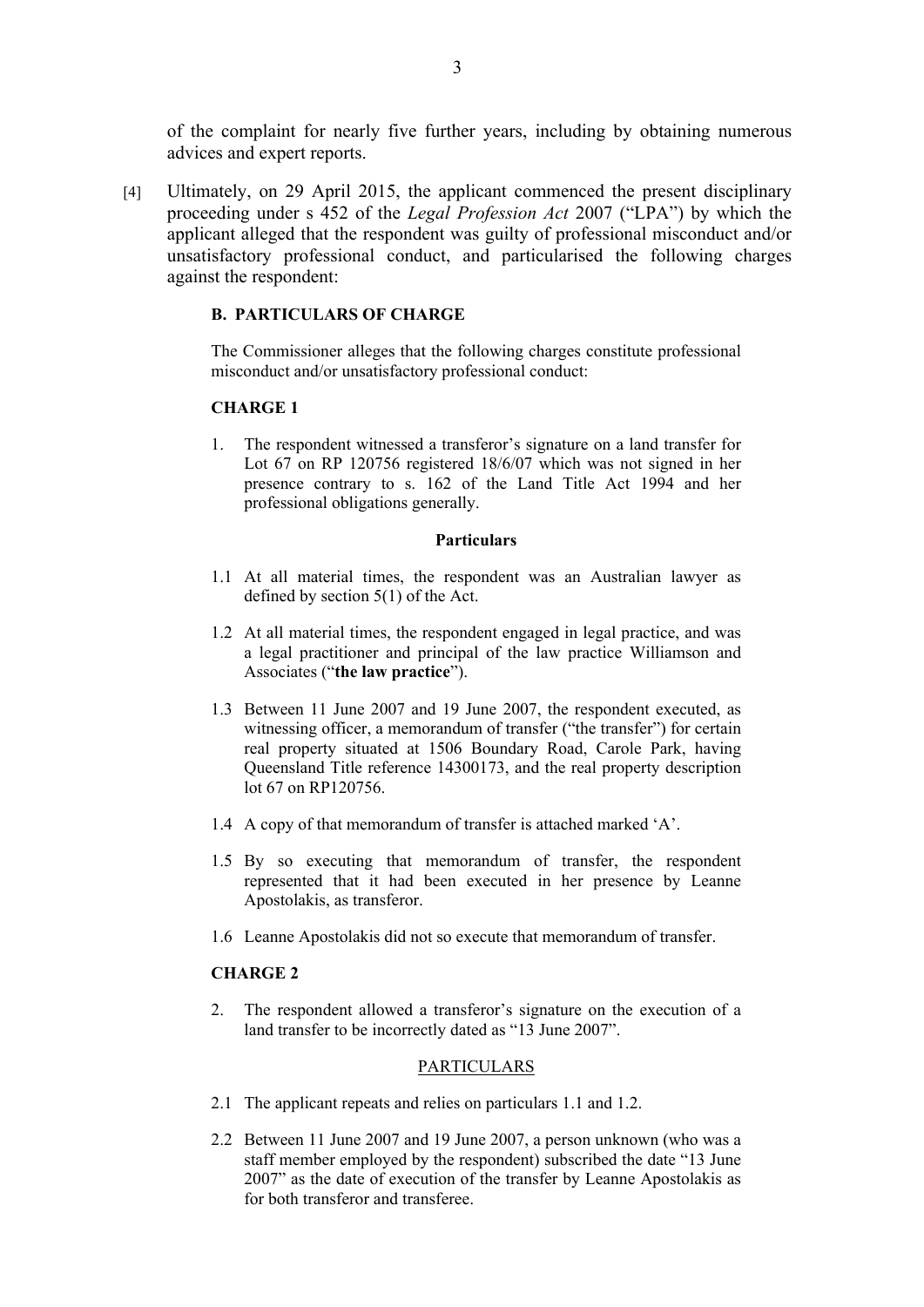- 2.3 The document had not in fact been executed by Leanne Apostolakis on that date.
- 2.4 Between 11 June 2007 and 19 June 2007, the respondent had the transfer in her possession.
- 2.5 The respondent allowed the transfer to be registered bearing the incorrect date of 13 June 2007, when she knew or ought to have known that date was incorrect.
- 2.6 The respondent took no steps to correct the incorrect date on the transfer prior to, or after, its registration.

### **CHARGE 3**

3. The respondent acted without instructions from her client in endorsing a transferee's execution of the transfer.

### PARTICULARS

- 3.1 The applicant repeats and relies on particulars 1.1, 1.2, and 2. 2.4 inclusive.
- 3.2 The respondent took instructions for the preparation and execution of the transfer from Thomas Apostolakis.
- 3.3 At no time prior to 19 June 2007, did the respondent take instructions from Leanne Apostolakis about the transfer.
- 3.4 As at 18 June 2007, the respondent had no instructions from Leanne Apostolakis to execute or endorse the transfer as solicitor for the transferee.
- [5] Mrs Apostolakis is now known as Ms Leanne Dickinson, and it is by that name that she will be referred to in these reasons, except where the context otherwise requires.
- [6] As advanced before the Tribunal, the applicant's primary case was that the signature of Leanne Dickinson on the subject Transfer was a forgery, and that it therefore could not have been her genuine signature witnessed by the respondent. The respondent denied this, and said that she had actually witnessed the signing of the document by Ms Dickinson.
- [7] Charge 3 is, as counsel for the applicant conceded, bound up with the findings in respect of Charge 1. The respondent signed the subject Transfer as solicitor for the transferee on behalf of Ms Dickinson. The prosecution case is that if Ms Dickinson's signature was a forgery, then she could not, and did not, give instructions for the respondent to sign on her behalf as transferee. Equally, it was conceded that if the applicant's case on Charge 1 is not accepted, then Charge 3 cannot be maintained.
- [8] Charge 2 concerns the insertion of execution dates against, amongst others, the putative signature of Ms Dickinson on the subject Transfer. As will appear, even on the respondent's evidence, the execution date written on the document (13 June 2007) was not the date when it had actually been signed by Ms Dickinson.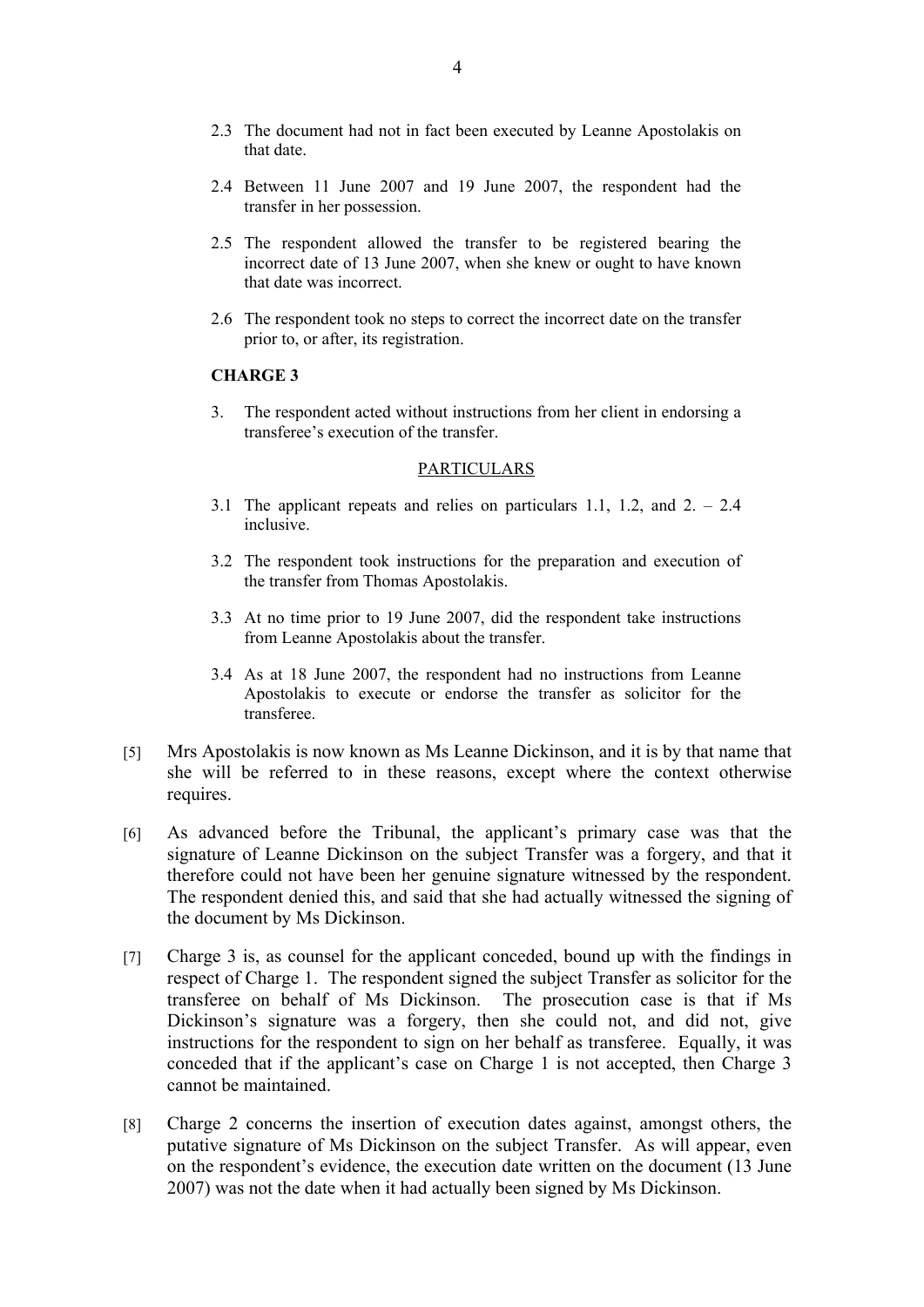[9] Resolution of these issues requires the Tribunal to consider whether the applicant has proved its case on each charge to the reasonable satisfaction of the Tribunal, with the application of the shifting standard of *Briginshaw v Briginshaw*,<sup>1</sup> by which the necessary degree of satisfaction may vary according to the gravity of the fact to be proved.<sup>2</sup> This standard of proof is now prescribed in s 656C of the *LPA*:

# **656C Standard of proof**

- (1) If an allegation of fact is not admitted or is challenged when the tribunal is hearing a discipline application, the tribunal may act on the allegation if the body is satisfied on the balance of probabilities that the allegation is true.
- (2) For subsection (1), the degree of satisfaction required varies according to the consequences for the relevant Australian legal practitioner or law practice employee of finding the allegation to be true.
- (3) In this section –

*Australian legal practitioner* includes a person to whom chapter 4 applies as mentioned in section 47.

# **Background**

- [10] Much of the background to this matter is uncontroversial, or at least uncontested on the evidence before the Tribunal.
- [11] Ms Dickinson married Thomas Apostolakis in August 2000. They lived in Brisbane until late 2006/early 2007, when they moved to Sydney. During their time in Brisbane they lived, relevantly, at 40 Thomas Street, Sherwood. They then lived together in Sydney until 19 October 2007, when they separated. Ms Dickinson moved overseas shortly after the separation. They were divorced in January 2010. During the time of their marriage, Ms Dickinson adopted the name "Leanne Apostolakis" and used that name for her signature. Mr Apostolakis has a son, Christos Apostolakis, by a previous relationship.
- [12] In the early years of their marriage, Mr Apostolakis was employed by Suncorp Metway, initially in its insurance area and later as a mobile loans officer. In about mid-2006 Mr Apostolakis and Christos set up a financial planning firm. The precise details of that are not relevant for present purposes.
- [13] Between 2004 and 2007 Ms Dickinson and Mr Apostolakis purchased about 12 residential properties. One of those was a rented duplex property at 1506 Boundary Road, Carole Park ("the Boundary Road property"). In fact, a contract for the purchase of that property had originally been entered into by Christos on his own account in late 2005, but he was subsequently unable to complete. Then in mid-2006 the vendor agreed to rescind the contract with Christos and enter into a new contract of sale with Mr Apostolakis and Ms Dickinson. That contract settled, and the parties became registered proprietors as tenants in common with Ms Dickinson holding a 99/100<sup>th</sup> interest and Mr Apostolakis a  $1/100<sup>th</sup>$  interest in the Boundary Road property.

<sup>1</sup>  $(1938)$  60 CLR 336; [1938] HCA 34.

<sup>2</sup> *Adamson v Queensland Law Society* [1990] 1 Qd R 498 per Thomas J at 504.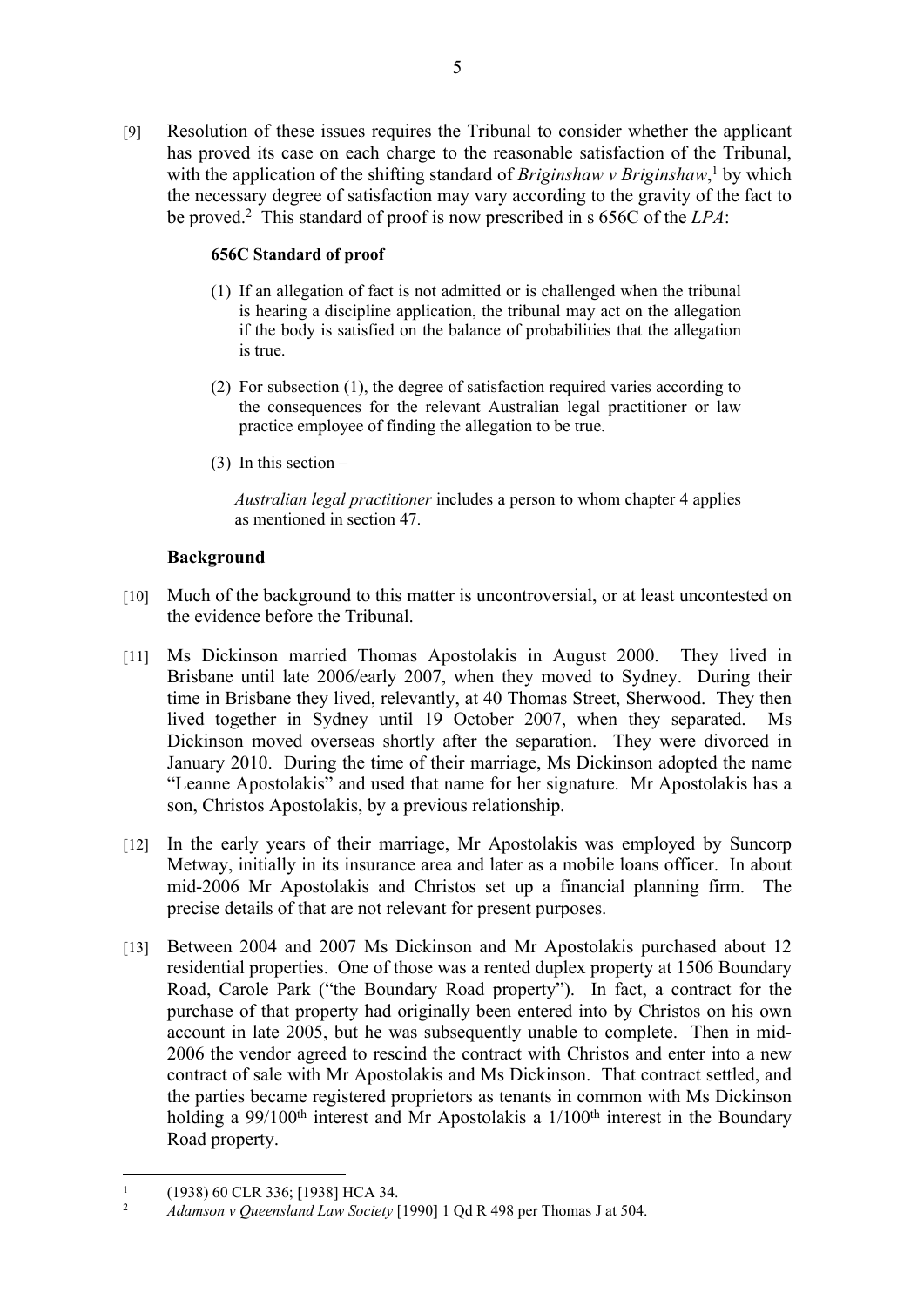- [14] The Transfer which is the subject of this proceeding purported to evidence a transfer of Mr Apostolakis'  $1/100<sup>th</sup>$  interest in the Boundary Road property to Ms Dickinson, with the obvious result that she would become the sole registered proprietor. The evidence about the subject Transfer will be outlined below.
- [15] After she separated from Mr Apostolakis, Ms Dickinson spent considerable amounts of time overseas. Mr Apostolakis became embroiled in significant disputes, including concerning the ownership of various properties and claims by creditors. There were various proceedings in the Supreme Court of Queensland, the Supreme Court of New South Wales, and the Federal Magistrates Court. The proceedings involved (amongst others) Karen Edmunds (Ms Dickinson's sister) and Nicholas Kapitsalas. It seems that both of those were assisted in pursuit of their claims by Timothy Henderson (the former husband of Karen Edmunds), a self-described "forensic accountant". It also seems clear that it was Henderson who discovered the existence of the subject Transfer, which had never been lodged for registration and was simply sitting on a file.
- [16] On Ms Dickinson's evidence before this Tribunal, it was Henderson who took it on himself, without consulting Ms Dickinson or even showing the subject Transfer to her, to make the initial complaint to the applicant alleging that Ms Dickinson's signature on the subject Transfer was a forgery. The applicant did not adduce any evidence from Henderson to explain his involvement in the matter, the circumstances under which he found the document, the basis of his authority for making the complaint to the applicant or the basis for the very serious allegations made by him in the complaint. No explanation was given as to why the applicant did not call evidence from Henderson.
- [17] It is, however, clear enough that, by the time of the making of the complaint, the respondent had become caught up in the various pieces of litigation which were being pursued against Mr Apostolakis and those associated with him by numerous claimants who were being at least supported by Henderson. This included pursuit of an order for third party disclosure against the respondent in proceedings commenced by (or on behalf of) Ms Dickinson against Mr Apostolakis in the Supreme Court of New South Wales in November 2008.
- [18] That Henderson was an "active player" in the pursuit of Mr Apostolakis is clear from the fact that Henderson, with the leave of the Registrar of the Federal Magistrates Court, appeared on behalf of Karen Edmunds in the public examination of various people under the *Bankruptcy Act*. That included Henderson, on 20 April 2010, conducting a public examination of the respondent about the financial dealings of Mr Apostolakis. This, it will be recalled, was only three months after Henderson had made the complaint, apparently on his own initiative and without consulting Ms Dickinson.
- [19] There is uncontested evidence before this Tribunal which demonstrates that from the mid-2000s Ms Dickinson suffered from significant health issues which, amongst other things, had a palpable impact on her cognitive functioning and memory. She traversed this issue in an anodyne fashion in her affidavit before this Tribunal:
	- 3. I am not working and I receive a Disability Pension from the Australian Government. This pension relates to my chronic fatigue syndrome (CFS)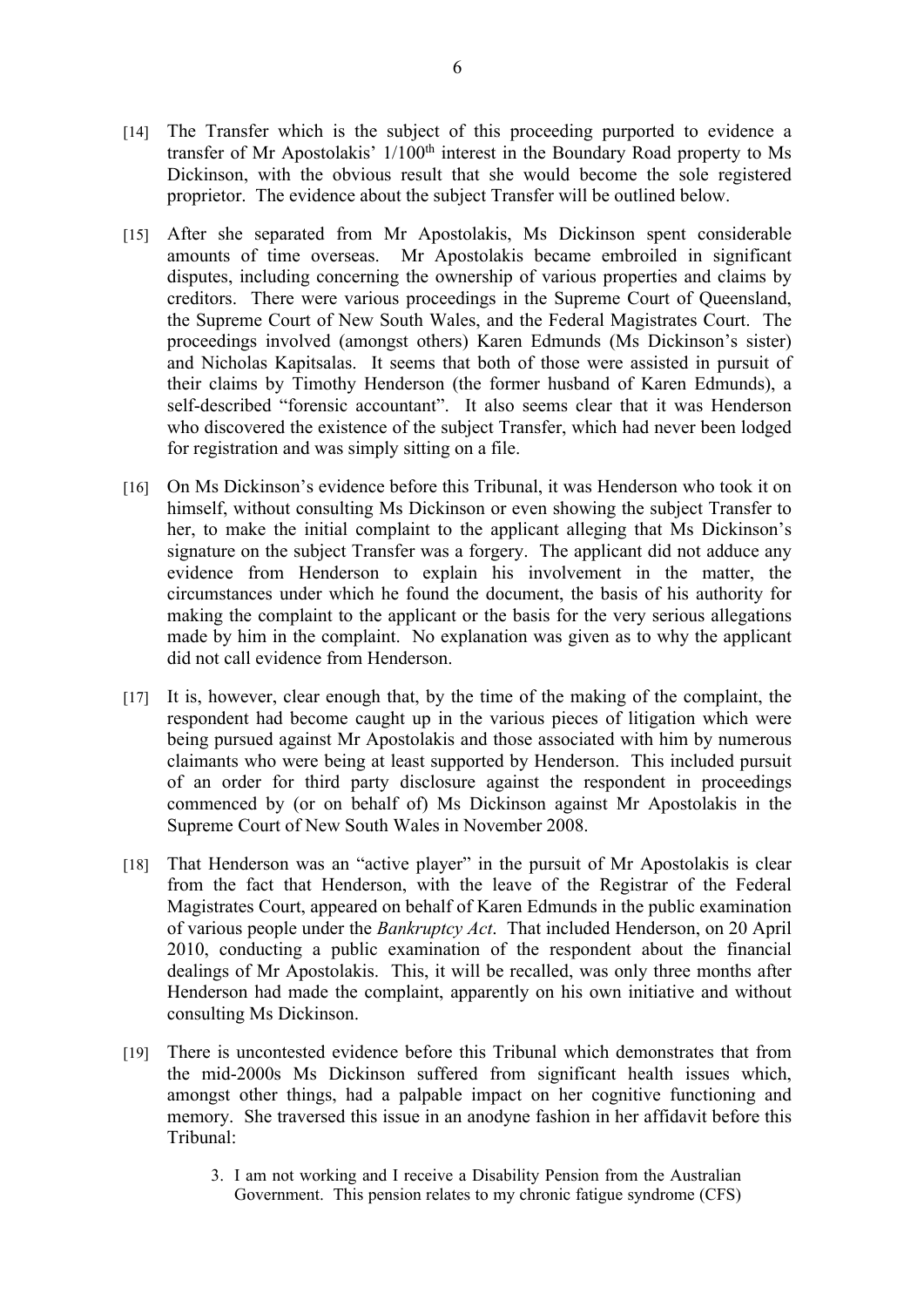condition, which was diagnosed in about October 2005. A DNA test that was carried out by my specialist Dr John Whiting. That test detected that I have the genes for Narcolepsy, Coeliacs and Alzheimers. As it was explained to me by Dr Whiting, this does not mean I will ever get these diseases, but simply that the genes for them are present. I have never been diagnosed with Narcolepsy, Coeliacs or Alzheimers.

- [20] On the uncontested evidence before this Tribunal, however, it is quite clear that Ms Dickinson's mental acuity was significantly adversely affected for a significant period of time from the mid-2000s. Indeed, in February 2005 Ms Dickinson made a claim on a Total and Permanent Disability insurance policy for suffering Chronic Fatigue Syndrome, and in November 2007 received a payout of more than \$200,000 on that claim.
- [21] Medical reports relating to that, and other, claims by Ms Dickinson were in evidence before the Tribunal. It is not necessary to recount these in detail, but together they point compellingly to Ms Dickinson's cognitive disabilities during that period.
- [22] So, for example, a report from her treating specialist physician, Dr Whiting, dated 13 October 2005 confirms his diagnosis of chronic fatigue syndrome and notes that she was suffering from a "severely debilitating illness" and says that she was "functionally severely impaired". Dr Whiting described the impact of the condition on her, including:

Mrs Apostolakis' cognitive disturbances affect higher executive functions in particular, often to a degree that could be mistaken for the early features of a dementing process such as Alzheimer's disease. She has ongoing problems with short term memory, which in turn affects her ability to comprehend conversations, written material and even simple words, depending on her levels of alertness, foggy-headedness and the quality of her sleep at that time. Her ability to multitask is also affected, as is her procedural memory for tasks that formerly were performed with ease. Her cognitive function can be temporarily improved by limiting herself to simple undemanding tasks and by obtaining sufficient quality rest and sleep.

- [23] On 6 July 2006, Dr Lucille Douglas, psychologist, provided a report in which she recounted, as part of the history taken from Ms Dicksinson, that Ms Dickinson had said that "her poor memory was one of her biggest problems" and that she felt she did not retain information like she used to. Dr Douglas administered a number of tests which indicated, amongst other things, that Ms Dickinson's "current overall memory and attentional difficulties are significantly and abnormally below the level expected for a woman of her age, educational and occupational background". After casting that conclusion against normative population levels, Dr Douglas said, "This is reflective of an abnormal deterioration in cognitive functioning and is of significant concern."
- [24] Dr Douglas recommended further neurological investigation. Her conclusions included:

Ms Apostolakis' current cognitive test profile is of significant concern. Her tests scores reflected evidence suggesting this individual has experienced a global decline in intellectual functioning (particularly targeting her visual discrimination and attentional skills), a global decline in memory functioning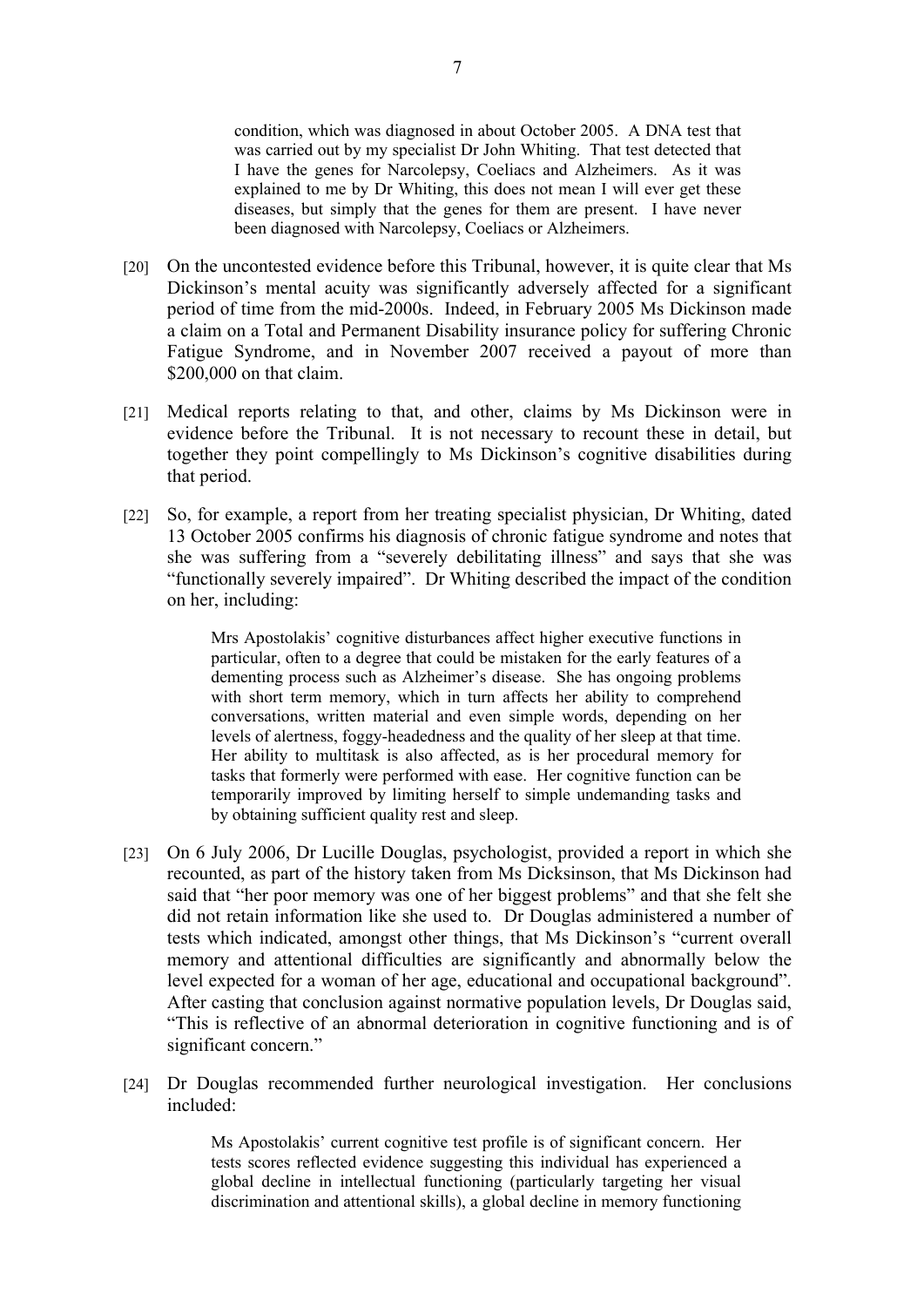(particularly targeting her capacity to retain information in memory over time), and demonstrates patterns on other tests suggesting the possible beginnings of a drop in her word finding and verbally based cognitive flexibility skills.

- [25] Dr David Alcorn, specialist psychiatrist, provided a report dated 5 September 2006 in which he opined that there were strong indications of impaired cognitive functioning in a number of Ms Dickinson's memory and executive domains.
- [26] On 27 September 2007, Dr Ivan Lorentz, consultant neurologist, gave a report after examining Ms Dickinson. He confirmed the previous diagnosis of Chronic Fatigue Syndrome, and expressed the opinion that Ms Dickinson's condition was "severe and consists of lack of concentration, problems with memory and tiredness".
- [27] The impact of this uncontested evidence about the significant degree of cognitive and functional defects on the credibility of Ms Dickinson for the present proceedings will be addressed later.
- [28] The respondent was admitted as a solicitor in 1991. In 1993, she commenced practice on her own account under the name "Williamson & Associates" at Graceville. She has practised continuously in that capacity since then. Hers is what might be described as a general suburban practice, including conveyancing, some litigation, some estate work, some family law, and some criminal law matters. From the mid-2000s up until the time of the global financial crisis, conveyancing was a significant part of her practice.
- [29] Prior to 2005, the respondent's firm had shared premises with another sole practitioner, Eleanor Wallis. Whilst sharing premises, the two firms were completely separate. Each had their own clients and separate signage, telephone numbers and post boxes.
- [30] Mr Apostolakis and Ms Dickinson were clients of Ms Wallis.
- [31] In mid-2005, Ms Wallis retired from practice and the respondent effectively took over what had been Ms Wallis' clientele and business for no consideration. It was only then that the respondent met Mr Apostolakis and Ms Dickinson for the first time. Over the next few years, the respondent acted for Mr Apostolakis and Ms Dickinson, and interests associated with them, in numerous conveyancing and related transactions, including the acquisition of the Boundary Road property. The respondent says that, in the course of these dealings, she met Ms Dickinson on some 15-20 occasions in connection with the signing of transfers, mortgages, and other conveyancing documents. Ms Dickinson also estimates that she met the respondent on 15-20 occasions, including for making a will.
- [32] There is no suggestion in the evidence before this Tribunal that the respondent has ever been the subject of professional complaint or disciplinary action, apart from this matter. Nor is it suggested that the respondent has ever otherwise failed in any way to observe and maintain the standards of competence and diligence of a reasonably competent solicitor, whether before or since the matters which are the subject of this application.
- [33] Finally, it is necessary to say something about the form of the subject Transfer which, on the respondent's uncontradicted evidence, was prepared by one of her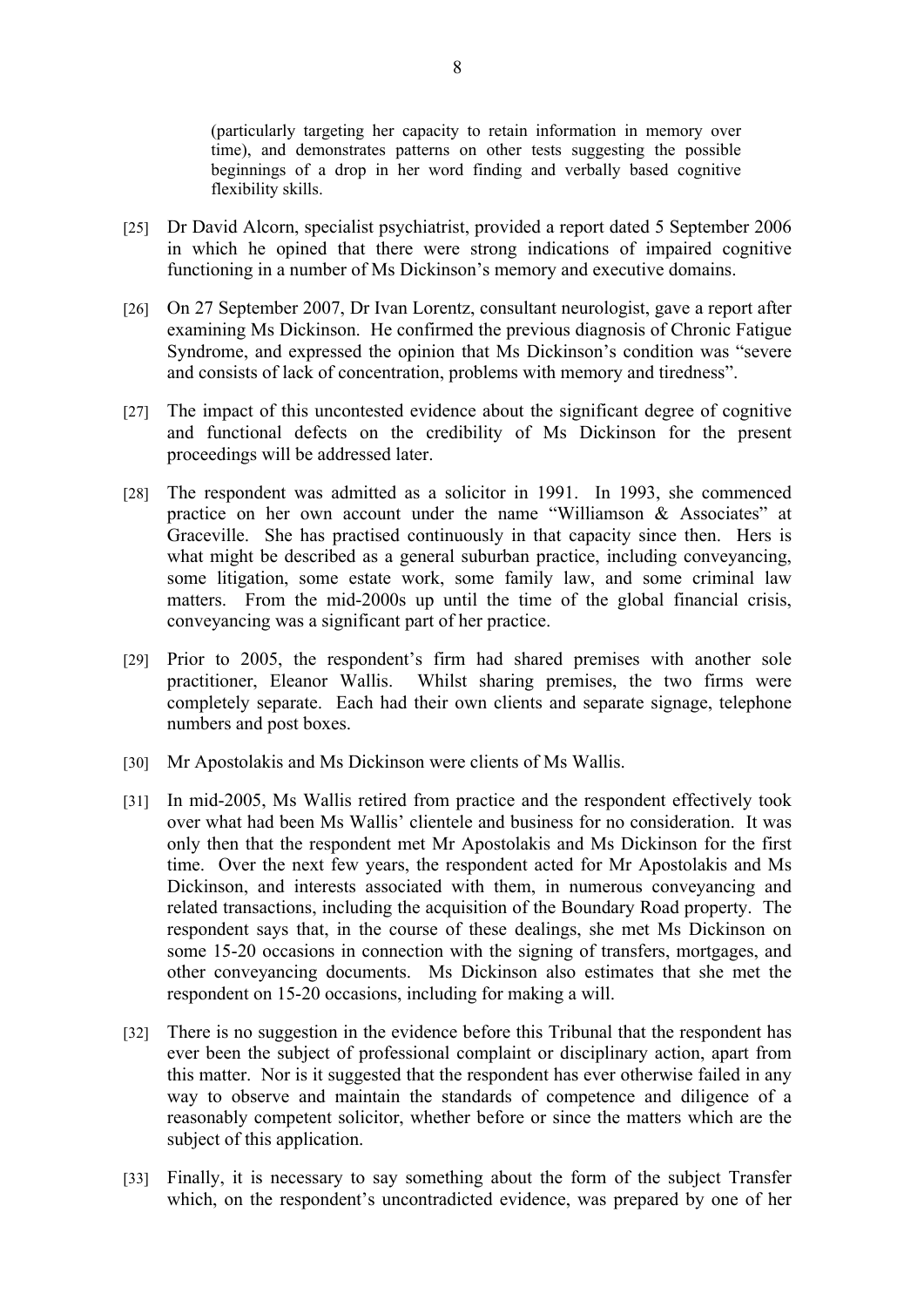office staff. As noted above, the Boundary Road property was registered in the names of Mr Apostolakis and Ms Dickinson as tenants in common to the extent of one per cent and 99 per cent respectively. The apparent intent of the form was to effect a transfer of Mr Apostolakis' one per cent interest to Ms Dickinson. The stated consideration for that transfer was \$3,300. But the form of transfer which is the subject of this complaint wrongly specified both Mr Apostolakis and Ms Dickinson as transferors, and failed to identify that what was being transferred was Mr Apostolakis' 1/100<sup>th</sup> interest.

- [34] On its face, the subject Transfer bears a number of signatures. Consistent with the erroneous specification of both Mr Apostolakis and Ms Dickinson as transferors, the document bears two transferor signatures – Mr Apostolakis and the disputed "Leanne Apostolakis" signature. Adjacent to each of those is the signature of the respondent as witnessing officer. Each of those "transferor" signatures has a handwritten execution date of "13/6/07". Under those is a further purported signature of "Leanne Apostolakis" as transferee. This also has a handwritten execution date of "13/6/07". Then under that is the respondent's signature as the solicitor for the transferee (as permitted by s 11(1)(b) of the *Land Title Act* 1994). That signature has a handwritten execution date of "18/6/2007".
- [35] That the intent was to transfer Mr Apostolakis' one per cent interest to Ms Dickinson is apparent from the fact that it was stamped for "duty paid on  $1\ 100<sup>th</sup>$ share". The amount of duty paid was \$49.50, obviously calculated on the consideration of \$3,300. If the subject Transfer had been lodged for registration in the Land Titles Office, the document would have been at least requisitioned, if not rejected. But this document was not lodged for registration. Another transfer form was utilised to effect the transfer of the parties' interests in the property. There is no suggestion of any misconduct by the respondent in connection with the form of transfer which was eventually registered. The misconduct is said to arise out of the subject Transfer (unregistered and unregistrable), which apparently sat on a file until it was uncovered, in unexplained circumstances, by Henderson, who then used it to found the present complaint against the respondent.

# **Charge 1**

- [36] The applicant's case is that Ms Dickinson's signature as transferor on the subject Transfer is a forgery, and therefore the respondent could not have witnessed Ms Dickinson signing the document. The respondent, on the other hand, is adamant that Ms Dickinson signed the subject Transfer in her presence.
- [37] The applicant's evidence for Charge 1 came from Mr Heath, a document examiner, and Ms Dickinson. The applicant was also required to produce Mr David Edwards, a legal officer with the applicant, for cross-examination on affidavits he had sworn in the proceeding.
- [38] The respondent gave evidence, and also led evidence from a number of witnesses who had dealt with Ms Dickinson.

*Mr Heath*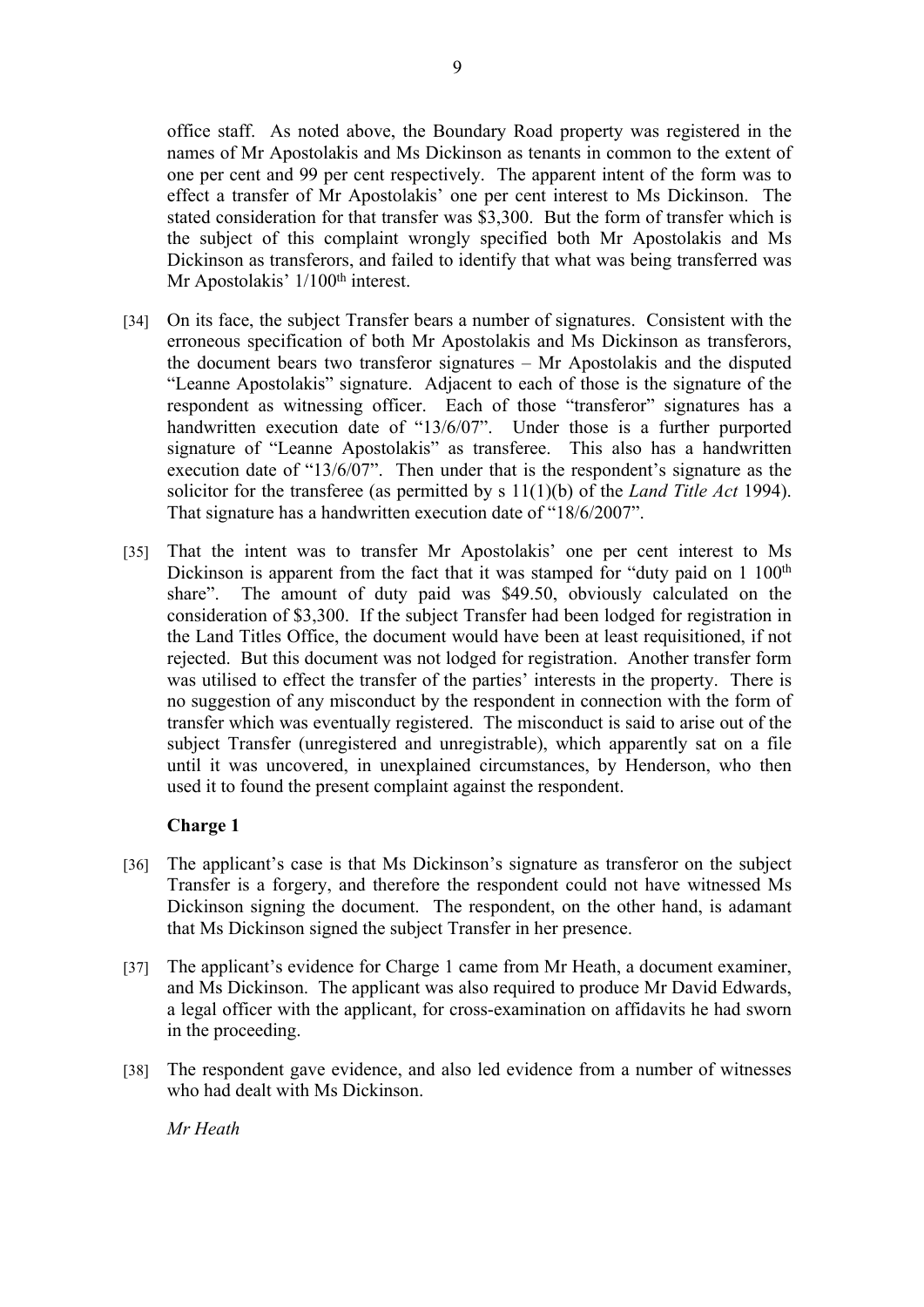- [39] Mr John Heath is a very experienced and well-qualified forensic document examiner. His qualifications to give expert opinion evidence to the Tribunal were not challenged.
- [40] Three reports by Mr Heath were produced, dated 18 August 2010, 17 December 2013 and 22 March 2017 (including an erratum on the first day of hearing). Mr Heath also gave evidence before the Tribunal.
- [41] His first report concerned nine documents which had been provided to him, including the subject Transfer and various "specimen signatures" for "Leanne Apostolakis". At that time, Mr Heath considered there was only limited support for the proposition that the "Leanne Apostolakis" signatures on the subject Transfer were false signatures, but also said that the "poor copy nature of the questioned signatures prevents any furthering of the expressed conclusion".
- [42] For his second report, Mr Heath was provided with the original of the subject Transfer and two further "Leanne Apostolakis" specimen signatures. His conclusion at that time was that the "Leanne Apostolakis" signatures on the subject Transfer and on two other documents which had been provided for examination (identified in his reports as documents 02 and 05) were written by the one writer, and were false (or simulated) signatures which were not written by the specimen provider.
- [43] For the purposes of preparing his third report, Mr Heath was provided with a further 13 documents bearing "Leanne Apostolakis" signatures by the applicant and by the respondent's legal representatives. Mr Heath's conclusions after examining those documents was that the signature on one of them (document 11) was written by the author of the questioned signatures on the subject Transfer and documents 02 and 05. Mr Heath also reconsidered his opinion on another document (document 03) which he had previously set aside from this group, and now expressed the view that the signature on document 03 was written by the author of the signatures of the subject Transfer.
- [44] Mr Heath's final report also contained the following important observation:

The questioned signatures "Leanne APOSTOLAKIS" contained on documents 01 [the subject Transfer], 02 & 05 (previously examined) & 11 and the specimen Leanne APOSTOLAKIS signatures present on documents 12 to 17 & 19 to 20 & 23 form a clear and individual signature pattern or form.

- [45] The documents in that observation included the following:
	- (a) Document 11 the signing page of a tenancy agreement dated 4 February  $2002$
	- (b) Document 13 Form 1 Transfer dated 28 March 2007 with Kathryn Coles as witness to "Leanne Apostolakis" signature;
	- (c) Document 14 Form 1 Transfer dated 21 January 2007 with the respondent as witness to "Leanne Apostolakis" signature;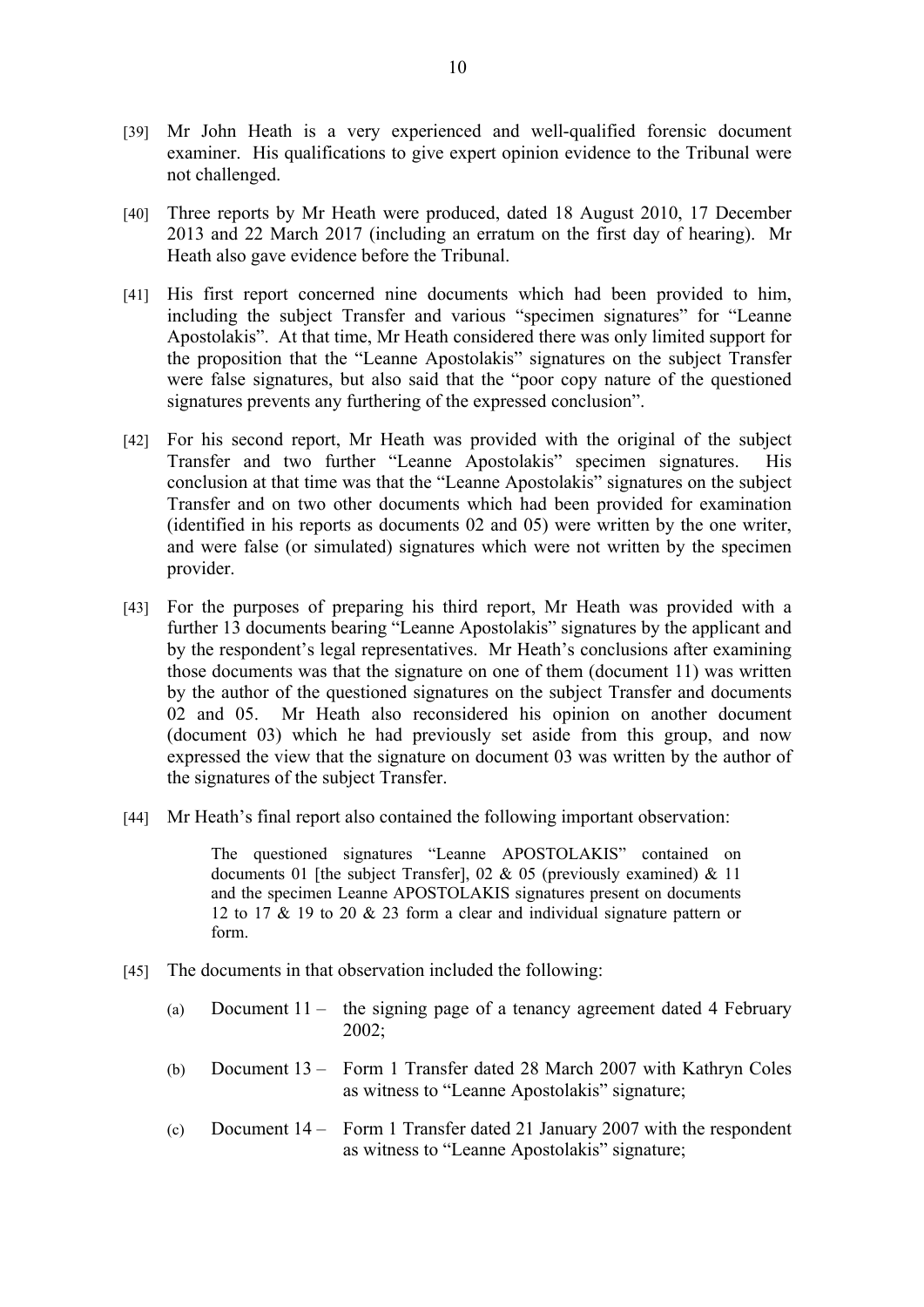- (d) Document 15 Form 1 Transfer dated 16 May 2007 with Kathryn Coles as witness to "Leanne Apostolakis" signature;
- (e) Document 16 REIQ Contract of Sale with Nick Mamara as witness to "Leanne Apostolakis" signature;
- (f) Document 17 REIQ Contract of Sale with Nick Mamara as witness to "Leanne Apostolakis" signature;
- (g) Document 19 Form 1 Transfer dated 28 May 2007 with the respondent as witness to "Leanne Apostolakis" signature.
- [46] The documents Mr Heath referred to in that observation were one group of documents identified by him. The other group were the documents he regarded as specimen signatures written by the one author (documents 7, 8, 9 and 10 together with a number of other identified specimen signature documents).
- [47] In his evidence in chief, Mr Heath expanded on the bases for a number of opinions expressed in his reports. He explained the factors he took into account when concluding that there was no indication that the two distinct signature patterns he had identified were written by one author using two different forms of signature, and the matters he took into account when concluding the fact of different authorship. He said that he was confident that the two groups were written by different authors and explained his reasoning by reference to, amongst other things, the structure and features of the writing. He said that he had not seen a situation where it would be accepted that two groups of signatures such as this had been written by the one writer.
- [48] Under cross-examination, Mr Heath was questioned about the provenance of the signatures he had treated as specimens (documents 7, 8 and 9), and ultimately conceded that he had made an assumption that the signatures, whilst written by the one person, had been written by the designated writer.
- [49] He was also questioned at some length in relation to his changing opinion between the various reports as to whether the signature on document 03 had been written by the same writer as the signatures on the subject Transfer.
- [50] He also confirmed that it was his opinion that the signatures on the documents in the first group were false signatures written by the same person.
- [51] Importantly, however, Mr Heath made the following concession at the end of his cross-examination:

Yes. All right. Thank you. Now, if you can consider this hypothetical, right: if you were convinced that, say, document 13 was written by the specimen provider, Leanne Apostolakis, you would be of the opinion that 01 was written by the specimen provider?---Correct.

Yes?---Correct.

And if, for example, number 15, you were convinced that that was written by the specimen provider, go back to one [indistinct]?---Correct. Absolutely.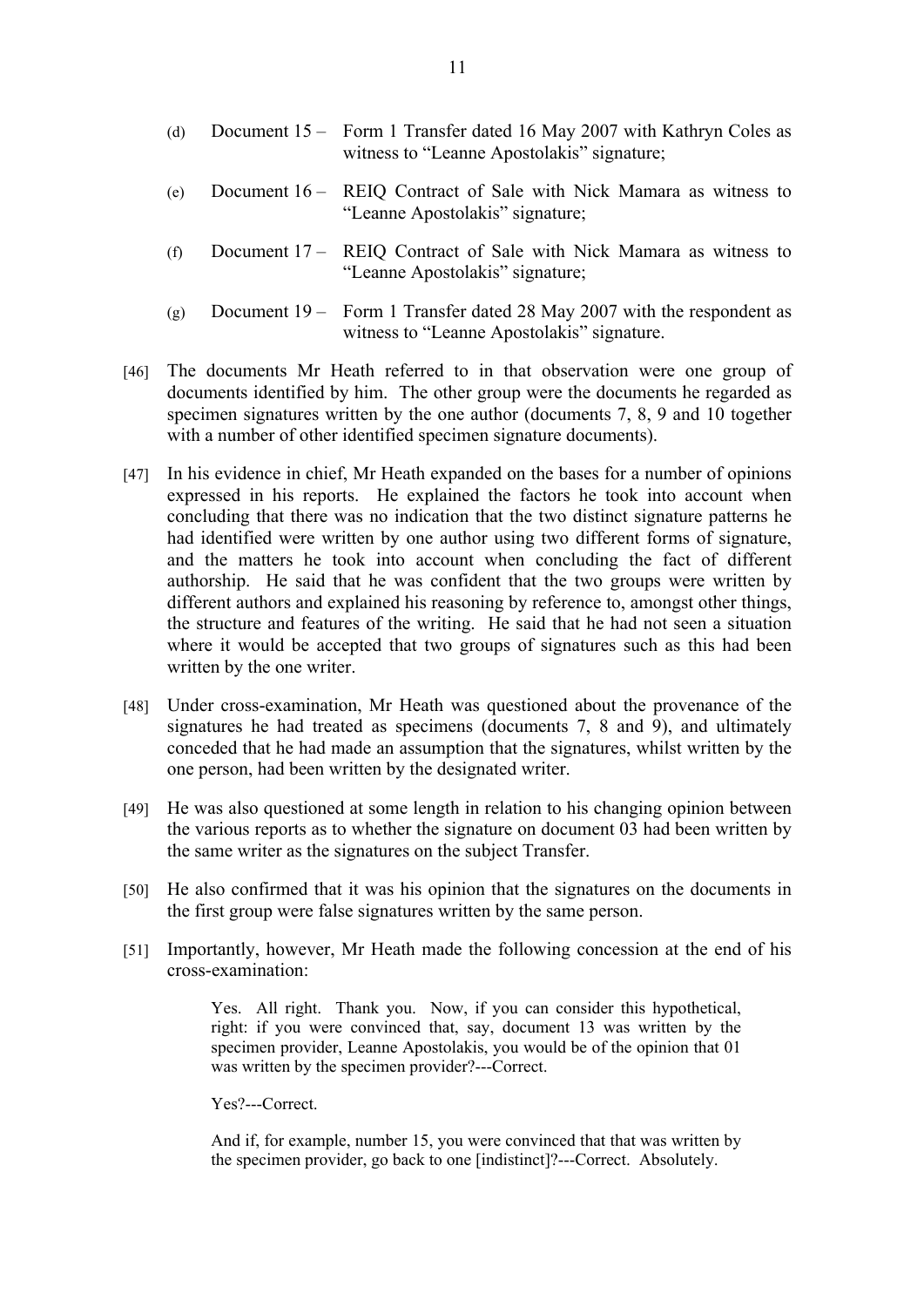So that if any one of these documents the tribunal is persuaded was written by Leanne Apostolakis, or Dickinson, as she's now known---?---Yes.

--- they could comfortably conclude that she signed document 01, in your opinion?---Correct.

#### *Ms Dicksinson*

- [52] Ms Dickinson's evidence in chief was by way of an affidavit sworn on 31 January 2018. In that affidavit she said that the first time she saw the subject Transfer was when she was shown a copy in 2008. She said it contained the signatures of three people, and recognised Mr Apostolakis' signature. She then said:
	- 25. The signatures that appear on the second line for the transferor's signature and on the first line for the transferor's or Solicitor's signature is not a signature I am familiar with, but it does appear to be an attempted copying of my signature. This signature is very unlike my signature.
	- 26. The two signatures that are purported to be my signature on the transfer are not my signatures.
	- 27. I gave no person any permission or authority to sign my name on the transfer document.
	- 28. I have no knowledge about the circumstances surrounding the transfer document being prepared or executed, as it was never discussed with me by Tom or any other person.
	- 29. I also recognise the signature of Williamson appearing three times on the transfer document as the witnessing officer of the transferor's signatures and on the last line for the placement of the signature of the transferee's or solicitor's signature.
	- 30. At no time did Williamson witness me signing the transfer document; because I did not sign this document and it is not my signature that appears on it.
	- 31. I note that the execution date for the transferors' and transferees' signatures recorded on the transfer document is 13 June 2007, while the execution date beside Williamson's signature on the transferee's or solicitor's signature line is recorded as 18 June 2007.
	- 32. Between March 2007 and 19 October 2007, being the date of my separation from Tom, I never travelled to Brisbane and I did not meet with Williamson at any other place or time during this period.
	- 33. I have seen an explanation from Williamson stating that the transfer document was in fact executed on 26 October 2006.
	- 34. I never met Williamson on that date for the purpose of signing the transfer document and I have never had any conversation with her about it.
- [53] Ms Dickinson was cross-examined about the circumstance of her having provided a copy of the tenancy agreement (document 11) to the applicant as containing a specimen of Mr Apostolakis' signature without expressly alerting the applicant to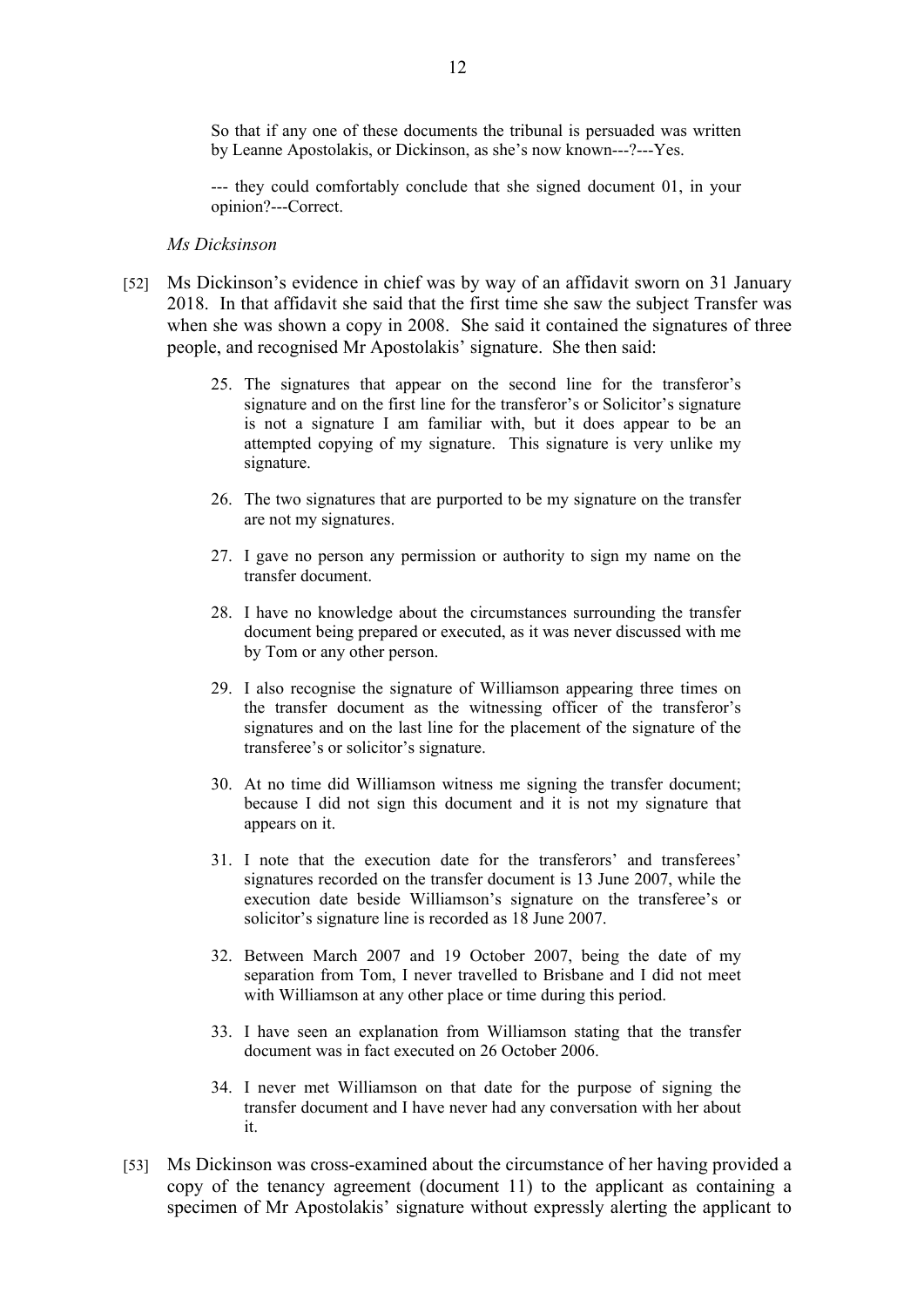the fact, as she now said, that the "Leanne Apostolakis" signature on that document had not been written by her. She asserted that she had advised the applicant of this verbally.

[54] She was also asked about the timing of, and her knowledge of, the lodgement of the complaint. She had, in fact, been overseas from early December 2009 and only arrived back in Australia on 11 January 2010, the day after the complaint was lodged with the applicant. She said that she had "no idea" whether she had told Henderson that her signature on the subject Transfer was a forgery. She referred to the fact that there were other proceedings involving her ex-husband over similar issues, and was asked about her subsequent attendance at the Indooroopilly Police Station. She conceded that she did not recall whether she knew at that time that Henderson had lodged the complaint with the applicant. Nor could she recall what she had said to the police. Despite that, she averred that she had told the police that the signature on the subject Transfer was a forgery. This averral is, however, simply not borne out by the relevant police report, which stated in terms:

> The complainant did not make allegations that her signature was forged only that it was allegedly witnessed by the solicitor whilst [Ms Dickinson] was not in the country.

- [55] This last contention referred to in the police report was based on the fact that the document bore an execution date of 13 June 2007. On the respondent's version, the document was not signed on that day, but was signed in October 2006, when Ms Dickinson was certainly in the jurisdiction.
- [56] Ms Dickinson's assertion that she first saw the subject Transfer in 2008 is unsupported by any other evidence. As already noted, no evidence was led from Henderson (or any other person) about how and when the subject Transfer was found on one of Mr Apostolakis' files. The assertion by Ms Dickinson sits ill with her evidence under cross-examination that she did not remember when she first saw the subject Transfer and that she did not recall any communications about it with Henderson. The assertion also does not sit well with the medical evidence about her impaired memory and mental acuity from the mid-2000s. Henderson had corresponded with the respondent in the month or so prior to making the complaint to the applicant and asserted to the respondent that Ms Dickinson's signatures on the subject Transfer were forgeries. But again, there is no evidence that Ms Dickinson knew anything about this, and she said that she had no recollection of this. Not only is there no evidence to support Ms Dickinson's contention that she first saw the subject Transfer in 2008, there is evidence (in the form of police file notes) that in June 2008 Ms Dickinson attended at the Indooroopilly Police Station and complained that her ex-husband had forged her signature on a transfer of the Boundary Road property. It is clear from the police notes, however, that the document she complained about in mid-2008 was a document which transferred the Boundary Road property into Christos' name and not the subject Transfer. The first, and only, reference to the subject Transfer in the police notes is in relation to her attendance on the police in January 2010 (referred to above). The police notes record Ms Dickinson saying that she had come across the subject Transfer "whilst going through other documents", with no timeframe given.
- [57] In her evidence before the Tribunal, Ms Dickinson had no memory of the circumstances surrounding the acquisition of the Boundary Road property and did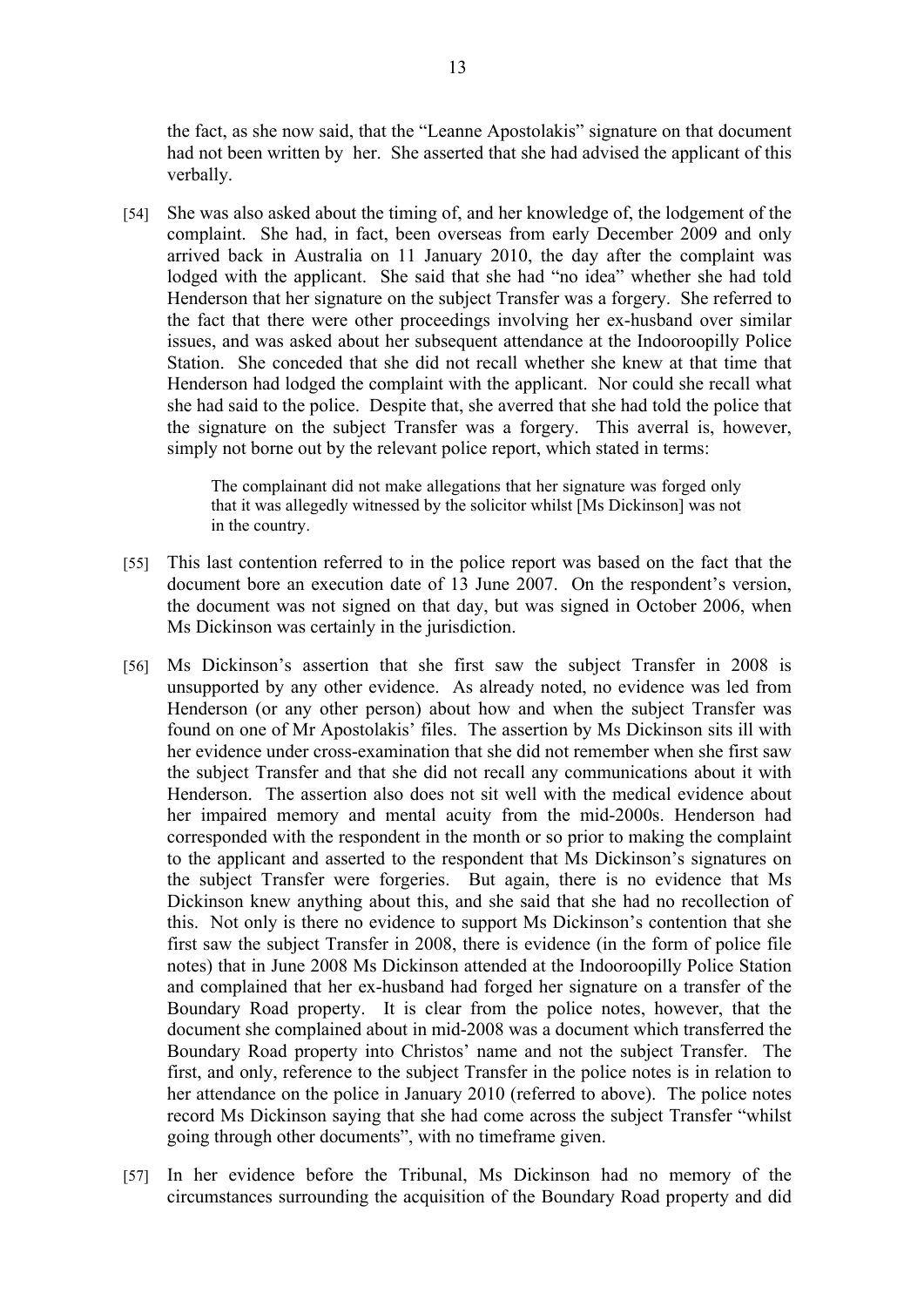not recall an arrangement to transfer Mr Apostolakis' one per cent share in the property to her. Her repeated assertion was simply that it was not her signature on the subject Transfer.

- [58] She was asked about her medical condition, and the expert medical opinions which had been given. She said, "My memory takes a little longer than probably everybody else's. … It's like an upturned – upside down filing cabinet."
- [59] Ms Dickinson was questioned further about, and largely agreed with, the cognitive and functional defects which had been identified by the medical specialists, but avoided responding to the proposition that she may have forgotten that she had attended at the respondent's office to sign the subject Transfer. The extent of her evidence was that on looking at the document she said the signature was not hers.
- [60] She was then questioned at some length about the history of her dealings with Henderson and her involvement in the claims which were made against Mr Apostolakis. Ultimately, however, her evidence came down to simply repeating that the signature on the subject Transfer was not hers.
- [61] In re-examination, Ms Dickinson was asked about the circumstances of her providing the tenancy agreement to the applicant. Even though she had said under cross-examination that she had told the applicant in phone calls that it was not her signature on the tenancy agreement, under re-examination she said that she had no recollection of mentioning the tenancy agreement in those phone calls.

# *Mr Edwards*

[62] Mr Edwards was cross-examined particularly on an affidavit he had sworn on 28 August 2016 and in relation to documents which had been provided by Ms Dickinson to the applicant. He was referred to a request which he said was made verbally to Ms Dickinson in a conference that she provide the applicant with samples of her signature. Subsequently, under cover of a letter dated 6 September 2011, Ms Dickinson sent the applicant a bundle of documents, including a copy of the tenancy agreement (Mr Heath's document 11). Mr Edwards confirmed that there was no occasion when Ms Dickinson indicated to the applicant that any of the signatures on these document she had provided had been forged.

# *Ms Williamson*

- [63] The respondent's evidence in chief was by way of a 56-page affidavit sworn 8 May 2017 to which was annexed some 650 pages of exhibits. Much of the affidavit was discursive, and much of it was argumentative.
- [64] The affidavit canvassed details of Mr Apostolakis and Ms Dickinson and other persons and entities associated with them. The respondent described the circumstances under which she came to act for Mr Apostolakis and Ms Dickinson after the retirement of Ms Wallis, saying that she first met them after 30 June 2005. She quoted Ms Dickinson's estimate of having attended at the respondent's office on 15-20 occasions, and said that there would be no reason for Ms Dickinson to visit the office if she was not involved in property transactions.
- [65] The respondent outlined in some detail the circumstances of the acquisition of the Boundary Road property. Her affidavit then set out at some length the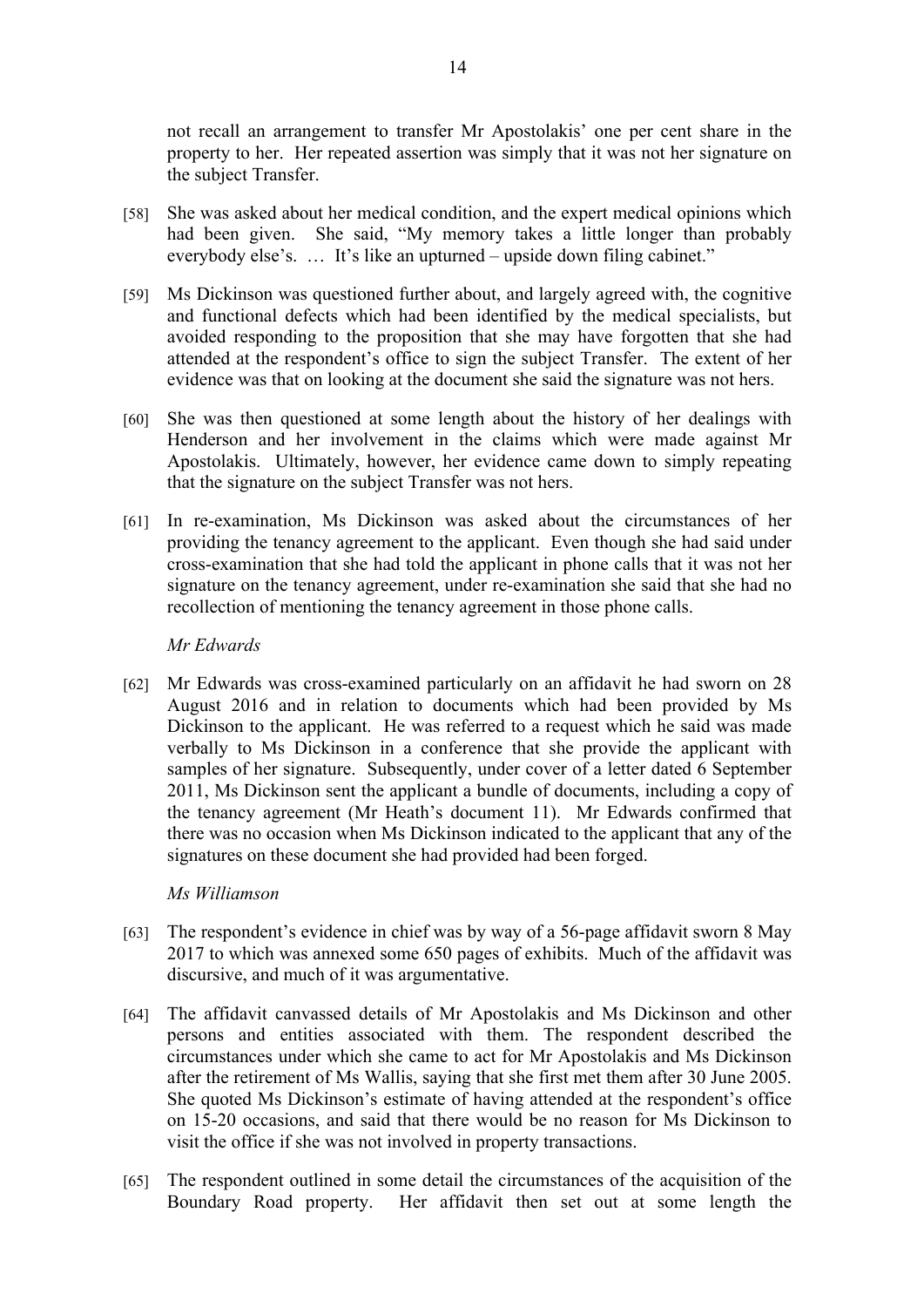respondent's understanding of various matters, including an attempt to transfer the Boundary Road property into the name of Christos Apostolakis, the circumstances surrounding Henderson complaining to the applicant, and what she describes as the "real relationship between Leanne [Dickinson] and Henderson".

- [66] Directly relevant for present purposes is what she deposed to in her affidavit under the heading "My response to the complaint":
	- 69 Tom and Leanne came to my office sometime prior to October 2006 and asked to transfer Tom's interest in Boundary Road to Leanne as they were concerned about a diagnosis of early onset Alzheimer's Disease.
	- 70 Leanne and Tom signed the Disputed Form 1 in my presence and I witnessed Tom and Leanne's signature as Witnessing Officer on the Transferor's Signature lines.
	- 71 As the transaction was not arm's length, I did not date the Disputed Form 1 pending the receipt of valuations for the purpose of stamping the documents.
	- 72 The Disputed Form 1 was filed away and not acted upon again until a request from Tom on 12 June, 2007 to re-activate it.
	- 73 In the intervening period there was an attempted sale to Sbghden which failed because of finance. There was also an email request from Tom to discharge mortgages over 4 properties including Boundary Road.
	- 74 The transfer reactivation request was by email from Tom on 12 June, 2007 which he signed as '*Tom Apostolakis, Finance and Relationship Manager, Excalibur Financial Services and Finance' and read 'Can you please arrange to urgently transfer my interest in the ppty at Carole park to Leannes name only as I need to use this as security for a loan which needs to settle next week 19/6*' [JLW 7, 8, 12 Boundary Road File].
	- 75 The email went to Kathy Coles, employee of Williamson & Associates, who prepared a blank Transfer Form 1 and forwarded it to the complainant at PO Box 656, Paddington, as requested.
	- 76 In the meantime it was recalled the Disputed Form 1 had already been prepared and signed, and it was decided that the already signed Transfer would be used.
	- 77 On 14 June, 2007 a valuation was received by me but rejected because two comparative sales were required. [JLW 10 and 11].
	- 78 On 18 June, 2007 a second valuation with two comparative sales was received and I stamped the document, signed both the stamp box and as the Transferee's Solicitor and dated both places as 18 June, 2007.
	- 79 The stamped transfer was then forwarded to Tom and Leanne on 18 June, 2007. [JLW9 copy of the letter forwarding Transfer].
	- 80 I did not at any time date the Transferor's Signature Execution Dates. I do not know who put the 13 June 2007 date there but I presume it was one of my conveyancing staff, most likely Kathryn Coles.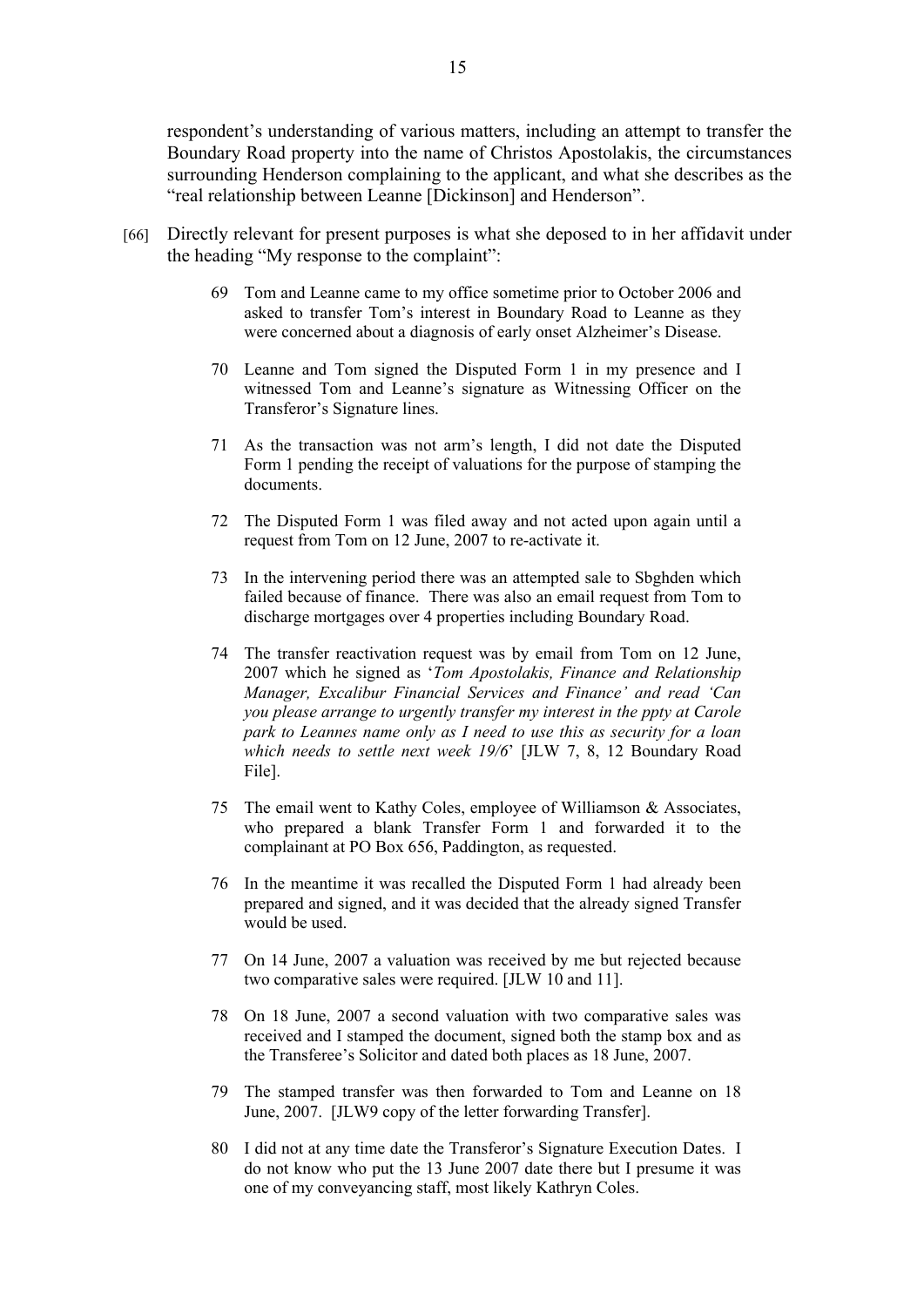- [67] The balance of the respondent's affidavit dealt with the medical evidence relating to Ms Dickinson's disability, and contained pages of argumentative assertion about the reliability of Ms Dickinson's accounts, a lengthy critique of Mr Heath's opinions, and a description of the various pieces of litigation in which Mr Apostolakis and Henderson were involved. The affidavit concluded with a narrative of the dealings between the respondent and her advisers and the applicant, the delays experienced in dealing with the applicant, and the protracted refusal of the applicant to give to Mr Heath documents which had been provided by the respondent for his examination.
- [68] As deposed to by the respondent, she had in fact provided to the applicant a detailed recitation of her version of the circumstances surrounding the signing of the subject transfer in a response dated 28 June 2010. A copy of this response was exhibited to the applicant's material in support of the present application, and the respondent was cross-examined on the contents of the response. In that response, the respondent said:

In about October 2006 Mr Apostolakis attended on me at my office. I was acting for him in a matter, proceedings for which had been commenced in the District Court. He told me that Leanne Apostolakis had been diagnosed with an early onset of Alzheimer's, and he was concerned for her. He told me that he had bought her a ruby ring, and that he was going to transfer the 1% interest in the Boundary Road property to her as a gift, so she would be the sole owner.

On a later date in October, but before 26 October 2006 (which was the mediation date for the District Court matter), Mr Apostolakis attended on me at my office to discuss the mediation. Leanne Apostolakis was with him. We discussed the diagnosis that had been made of Alzheimer's, and the potential difficulties Mrs Apostolakis would face in the future. I suggested to them that they should consider drawing up a Power of Attorney while Mrs Apostolakis still had capacity, and particularly so given that she had registered interests in some of their property holdings.

Mr Apostolakis then raised the issue of the Boundary Road property, and asked me to prepare the necessary transfer to gift Mrs Apostolakis his 1% interest. The transfer was drawn up by one of my staff and given to me. Both Mr and Mrs Apostolakis signed the transfer document in my presence. Mrs Apostolakis signed as both transferor and transferee. I did not witness her signature as transferee. I explained to them both that as the transaction was not 'arms length', a valuation had to be obtained for Stamp Duty purposes. I further explained that once I received this, I was able to sign as transferee on behalf of Mrs Apostolakis. The undated transfer was then put onto the purchase file.

On 30 April 2007 we received a contract for sale of the property to Sbeghen. A release of mortgage was sent to the Commonwealth Bank. This contract for sale of the Boundary Road property did not proceed and was terminated under the finance clause on 21 May 2007. As far as I am aware, Mrs Apostolakis had signed the contract for sale.

Two pages were faxed to the office from a Brisbane number, and then the agent, Graceville Realty, sent the entire contract. The address on the contract was the Apostolakis' address at Thomas Street in Sherwood. Neither my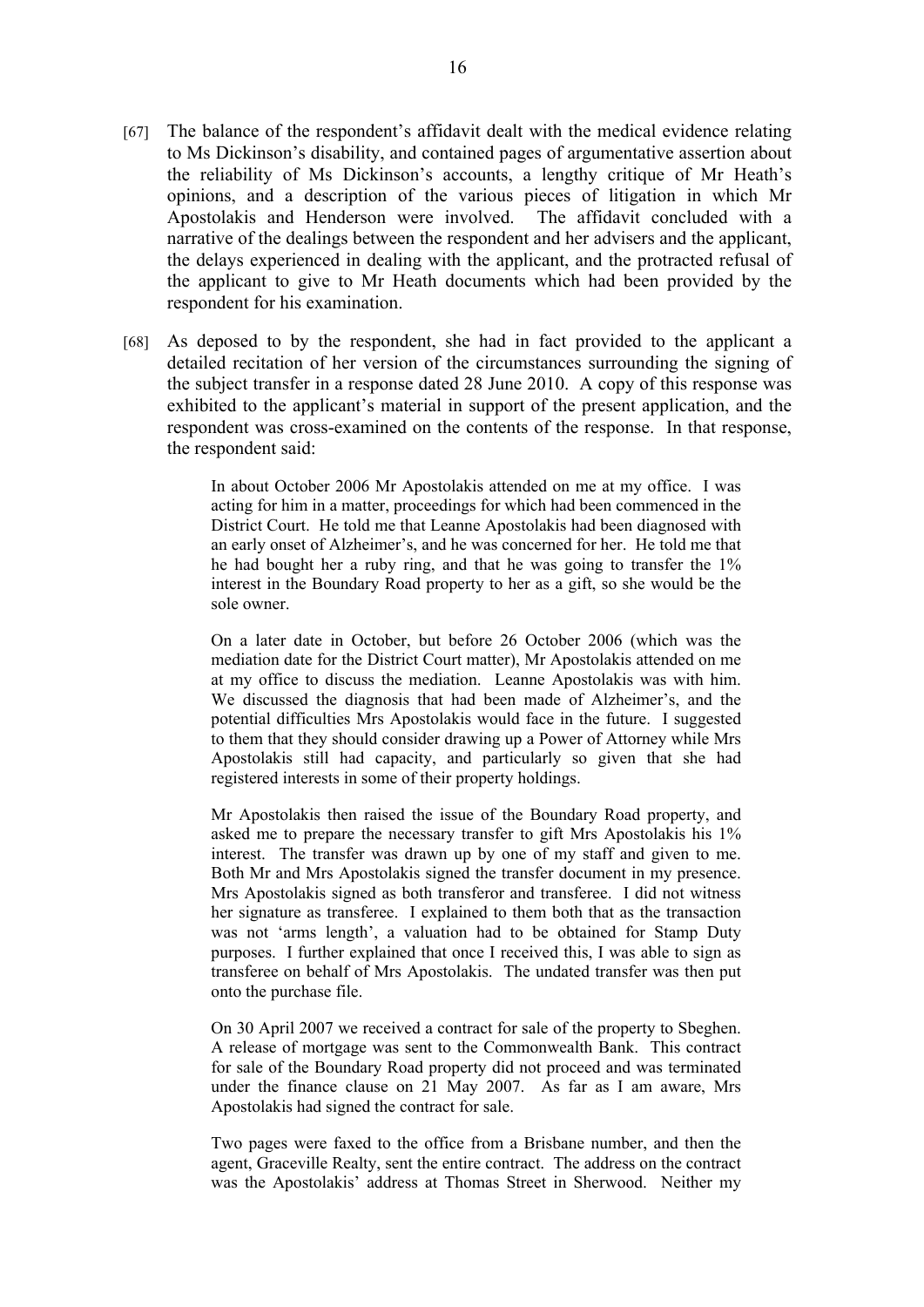staff or myself witnessed the signatures on the sale contract, but both Mr and Mrs Apostolakis had signed it.

On 24 May 2007 Mr Apostolakis requested discharges for the mortgages over the properties at Thomas Street, Boss Road, Abelia Street and Boundary Road. He was no longer working for Suncorp and was operating his own finance company, Excalibur Finance in Sydney, and had organized refinance. Mrs Apostolakis had signed the discharge/refinance authority. To the best of my knowledge the refinance did not go through.

On 12 June 2007 Kathryn Coles received an email from Mr Apostolakis requesting the transfer of his interest in the Boundary Road property to Mrs Apostolakis. Ms Coles sent a transfer addressed to both Mr and Mrs Apostolakis at their address in Sydney.

I subsequently received a call from Mr Apostolakis on 13 June 2007 saying Mrs Apostolakis was away, and asking if I could use the copy that had previously been signed by them in October 2006. I agreed to do so but said I could not transfer his interest until I received a valuation. I then provided the undated transfer to a member of my firm. I presume I gave it to Ms Coles, but cannot be certain. I did not date the transfer document and have no knowledge, despite enquiries on relation to the same, as to who did.

On 14 June 2007 a valuation was received but it was (sic) did not refer to three recent sales in the area. I contacted the agent, Graceville Realty, and explained that as the transaction that would rely on the valuation was not arm's length, there had to be reference to three recent sales. The agent agreed to send out an amended appraisal. It was only after I received the amended appraisal that I signed and dated the transfer document. This was on Monday 18 June 2007. The effect of this transfer would have increased Mrs Apostolakis' interest from 99% to 100%.

An invoice for the conveyance was sent to Mr and Mrs Apostolakis at their Sydney address on 18 June 2007, with a copy of the signed and stamped transfer which it appears was never registered. A cheque in payment of the invoice was received on 25 June 2007.

[69] The response of 28 June 2010 also said:

My specific response to the complaint is as follows:

- 1. I did sign the Transfer Form 1 of the property at 1506 Boundary road, Carole Park as the witness to the signatures of Leanne Apostolakis and Thomas Apostolakis.
- 2. The execution date recorded on the transfer of 13 June 2007 was not written by me but would have been written by a member of my firm. The signatures were not witnessed by me on 13 June 2007, but were witnessed in October 2006. I did not date the transfer at the time as it is usual practice not to date the transfer until the conveyance is ready. I am unaware of why the date 13 June 2007 was recorded on the transfer. The execution date of 18 June 2007 was recorded by me.
- 3. Both of the signatures on the transfer that purport to be of Leanne Apostolakis are her signatures. She signed the transfer in my presence in my office in about October 2006.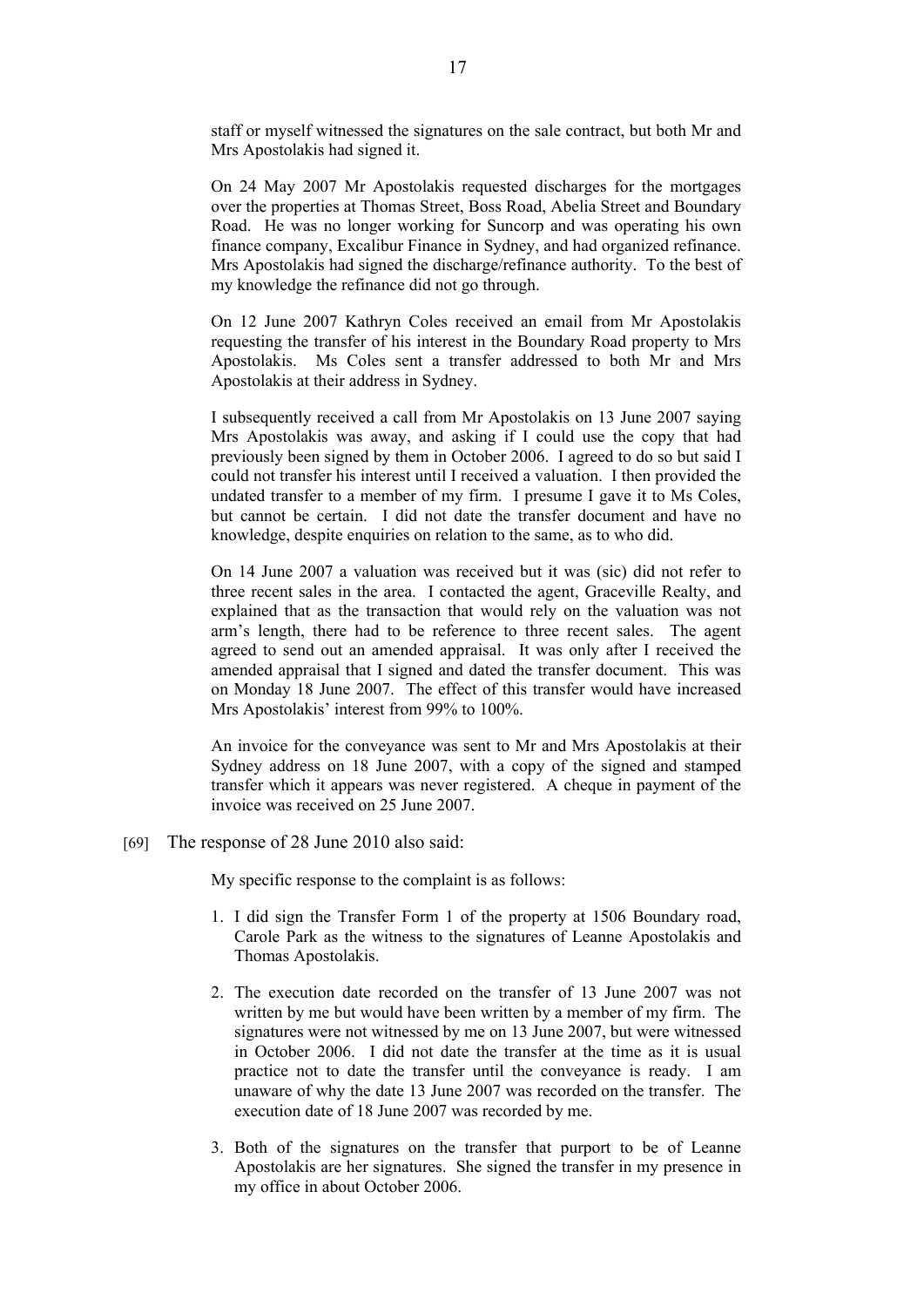- 4. The signatures that purport to be that of Leanne Apostolakis are made by her and therefore cannot have been made by another person.
- 5. I deny the allegation that I did not witness Leanne Apostolakis' signature on the document, but agree that this was not on 13 June 2007. It would not have been possible for me to witness anyone's signature on 13 June 2007, including that of Mr Apostolakis, as to the best of my knowledge, he was in Sydney.
- 6. I deny that I did not meet Leanne Apostolakis when she signed the transfer.
- [70] The respondent at that time also provided her files to the applicant. She confirmed that her electronic diary from 2007 had been deleted by the firm's IT providers, and provided a letter confirming that fact. She also provided a copy of her hard copy 2006 diary which contained an entry "Conference Apostolakis" at 3 pm on 26 October 2006.
- [71] The respondent was cross-examined at some length about her professional experience, the nature of her practice, the circumstances of her taking over Ms Wallis' practice, and the circumstance of her acting for Mr Apostolakis and Ms Dickinson. She was, as noted, cross-examined on the contents of her written response to the applicant dated 28 June 2010. She confirmed that, through Mr Apostolakis' capacity as a finance broker, her firm received a significant number of conveyancing client referrals, estimated at two or three per month, as well as Mr Apostolakis' own conveyancing transactions, which she estimated as 36 files being opened in two and a half or three years of which about 10 actually settled.
- [72] She was cross-examined in some detail about the version given in her response about the circumstances of the signing of the subject transfer. In the course of that, the respondent agreed with the suggestion that there were in fact two occasions in 2006 when the respondent had a discussion with Mr Apostolakis about the proposed transfer of his 1/100th interest in the Boundary Road property to Ms Dickinson. She said that on the first occasion he was alone, and told the respondent something about Ms Dickinson having been diagnosed with Alzheimer's Disease. The respondent said, however, that this was not a meeting in her room; it was an encounter at the front door of the office, at which time Mr Apostolakis also showed her a ruby ring he had bought for Ms Dickinson. She was adamant that this was not a formal attendance, and Mr Apostolakis may well have been in the office to see her conveyancing clerk, Ms Coles.
- [73] The respondent was cross-examined on the way in which she observed Ms Dickinson presented herself in October 2006. She described Ms Dickinson at that time as being "clingy", "clutchy", "needy", "very reserved", "very shy", and "not forthcoming". She said that Ms Dickinson's presentation in 2006 was completely different to the way in which Ms Dickinson had presented herself before this Tribunal when giving evidence. According to the respondent, in 2006 Ms Dickinson was physically bigger, was hunched over, and looked to her husband to prop her up.
- [74] The respondent was then cross-examined about the occasion when Mr Apostolakis and Ms Dickinson attended for an appointment about another matter. This, clearly enough, was the attendance on 26 October 2006. She said they told the respondent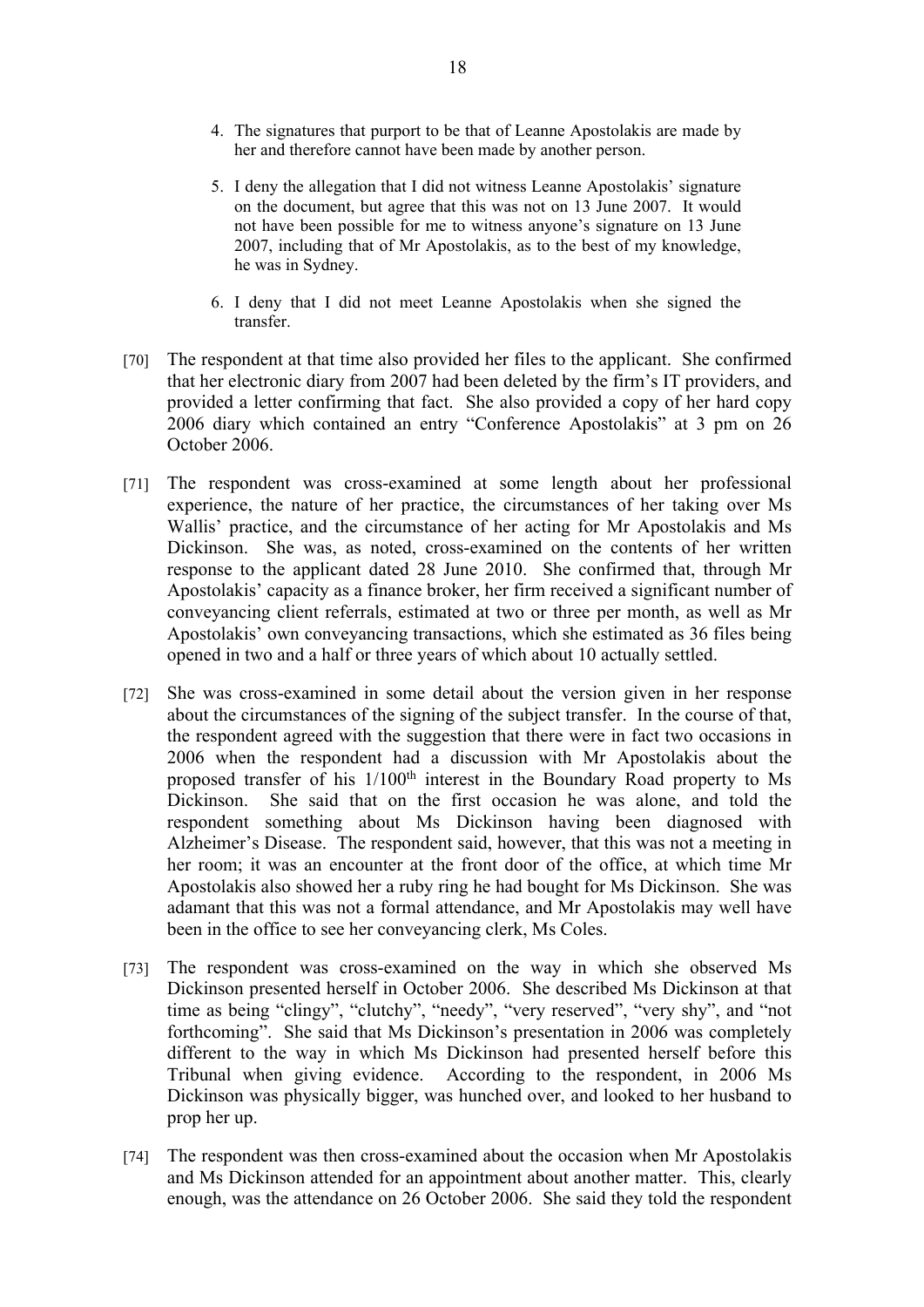they wanted to do the transfer. The respondent asked one of her reception secretaries to prepare a form of transfer. There was discussion between the respondent and Mr Apostolakis, in Ms Dickinson's presence, about the Alzheimer's diagnosis in the context of this leading to the proposal to implement the transfer of his  $1/100<sup>th</sup>$  interest to Ms Dickinson. The form of transfer was quickly prepared, and the respondent said that Ms Dickinson signed the subject Transfer in the respondent's sight and presence.

- [75] The respondent confirmed that she did not open a new file for the preparation of the subject Transfer, nor did she make a specific diary note relating to it, saying that the clients' instructions were "on the face" of the transfer itself. The respondent was challenged about her failure to keep a diary note, and expressed her understanding of the desirability of keeping contemporaneous notes. She said, however, that this was a "quick job", and that a transfer of a  $1/100<sup>th</sup>$  share from one client to the other while they were sitting in front of her and she was witnessing their signatures did not require a file note.
- [76] The respondent did agree, however, that there was no independent record of the content of the meeting recorded in her diary as having taken place on 26 October 2006.
- [77] The respondent reaffirmed her version that Ms Dickinson had signed the subject Transfer in her presence on that day, and flatly rejected suggestions that Ms Dickinson had not signed and was not even present on that occasion.
- [78] The respondent then said that her instructions were to hold the transfer "in abeyance". A valuation for the property had to be obtained, and the transfer was not at that time ready to be signed off for registration. She also said that the form of the subject Transfer at that time did not have any amount shown for the consideration. That was, it seems, to be filled in after the valuation was obtained and the amount of duty payable on the transfer able to be calculated.
- [79] The respondent was then questioned about the circumstances of the subject Transfer being completed and dated in mid-2007 before being sent to Mr Apostolakis in Sydney. Whilst strictly relevant particularly to Charge 2, it is convenient to refer to the passage of cross-examination in which the respondent was asked about the fact that the transferors' signatures on the subject Transfer have an execution date of 13 June 2007. The respondent said that she did not insert that date, but did sign the document as solicitor for the transferee on 18 June 2007. There was then this passage of evidence:

By the time you signed it, the date of the  $13<sup>th</sup>$  was already inserted, was it not? ---Correct. Well, the – he needed to settle on the  $19<sup>th</sup>$  of the 6<sup>th</sup> it's go here in the email. So, if I sent it express post on the  $18<sup>th</sup>$ , he should have had it on the 19<sup>th</sup>.

But you accept, don't you, that insofar as the form requires an execution date, that the  $13<sup>th</sup>$  of June 2007 wasn't the execution date, was it? It was back in October the previous year?---Correct.

You didn't see fit to correct that when you saw this on the form?---No.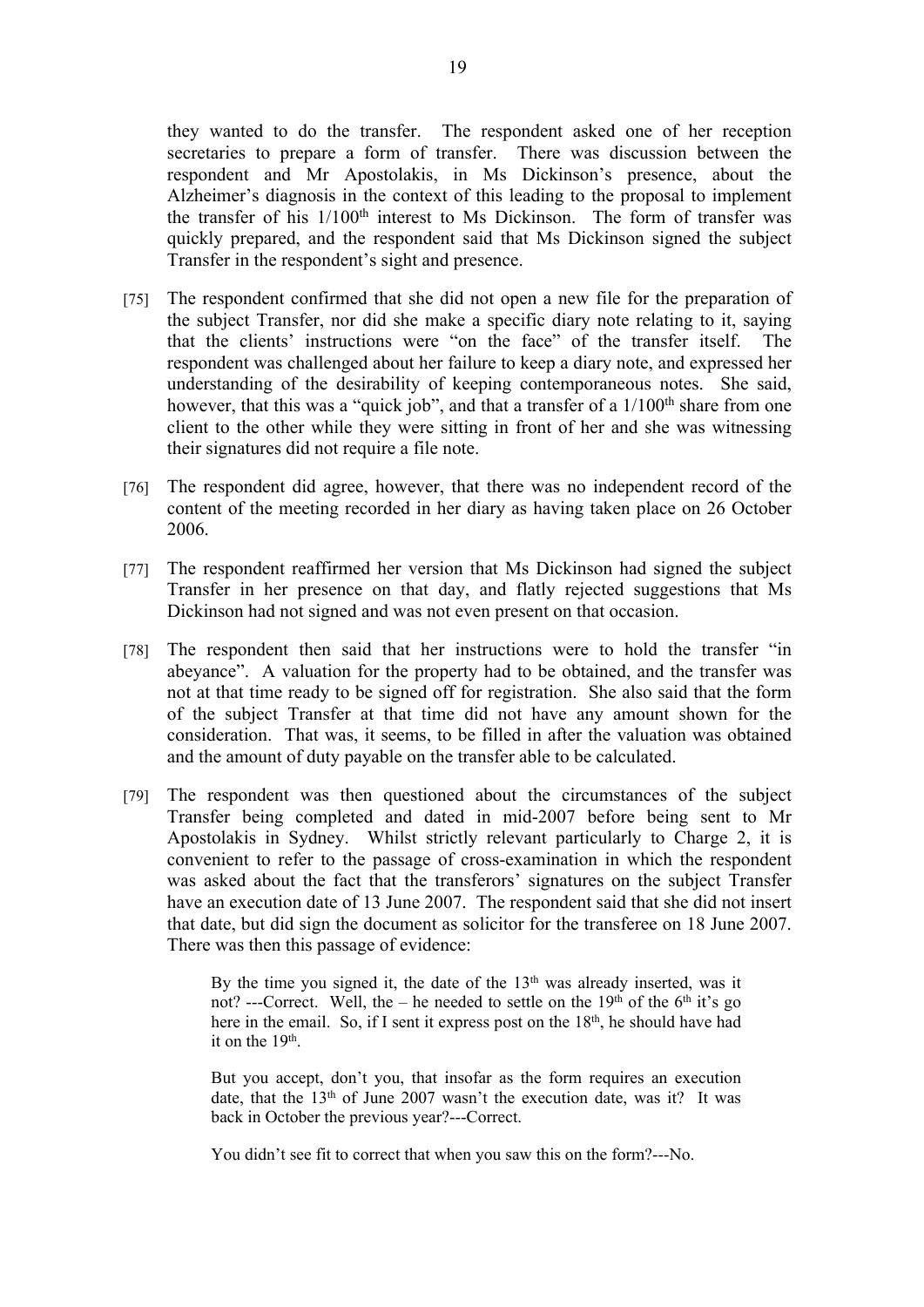Could it be, Ms Williamson, that back in October 2006, when this form was actually signed up – that you let your standards drop and you didn't actually witness Leanne Apostolakis's signature?---No.

Could that be because - - -?---That didn't happen.

Could that be because Tom Apostolakis was a client of value to you and your firm?---No. No one's that much value to compromise my standards.

[80] It was also suggested to the respondent that she had not in fact witnessed the signature of Ms Dickinson on the documents identified by Mr Heath as document 14 and document 19. In each case, the respondent rejected the suggestion and affirmed that she had in fact witnessed those signatures.

## *Mr Michael Savas*

- [81] Mr Savas is a qualified nurse who has worked in various capacities in that profession, particularly as a psychiatric nurse. Mr Savas' evidence in chief was by way of a statutory declaration dated 17 July 2013, which he affirmed as correct in evidence. He now lives in Greece, and appeared before the Tribunal by telephone for cross-examination.
- [82] Mr Savas first met the respondent in about 1994, when she acted for him in a conveyance. They stayed in contact and became friends. From the late 1990s until he moved to Greece, Mr Savas would occasionally visit the respondent at her office for a coffee with her or her staff and was invited to office functions. Occasionally he voluntarily assisted her with minor tasks around the office.
- [83] He says that he spent more time in the respondent's office in 2006 because his mother was very ill at that time (she passed away in August 2006). The respondent was helping Mr Savas through that difficult period, and he says he relied on her guidance and support heavily at that time.
- [84] As a result of his occasional presence at the respondent's office functions, he had met Mr Apostolakis. He estimated that was in about the early 2000s, and said that he did not know Mr Apostolakis well, but had their Greek heritage in common.
- [85] Mr Savas recalled an occasion in about 2006 when he saw Mr Apostolakis with Ms Dickinson in the reception area of the respondent's office. He said that Mr Apostolakis attempted to introduce his then wife, but "she put her head down and walked straight into [the respondent's] office without acknowledging me". Mr Savas recalled that she looked "frumpy" and had an old-fashioned dress on. He said this was the only occasion he ever met Mrs Apostolakis (as she then was). Mr Savas said he was chatting with the respondent's office staff while Mr Apostolakis and Ms Dickinson met with the respondent. After the meeting, he and Mr Apostolakis went and had coffee at a delicatessen nearby. Ms Dickinson was not with them.
- [86] Mr Savas' statement continued:
	- 9. During our coffee Tom opened up about a number of personal issues, as if he needed to 'unload'. He spoke to me of problems he was facing with his wife and said that she had been diagnosed as suffering from Alzheimer's Disease. Our conversation progressed and he talked about a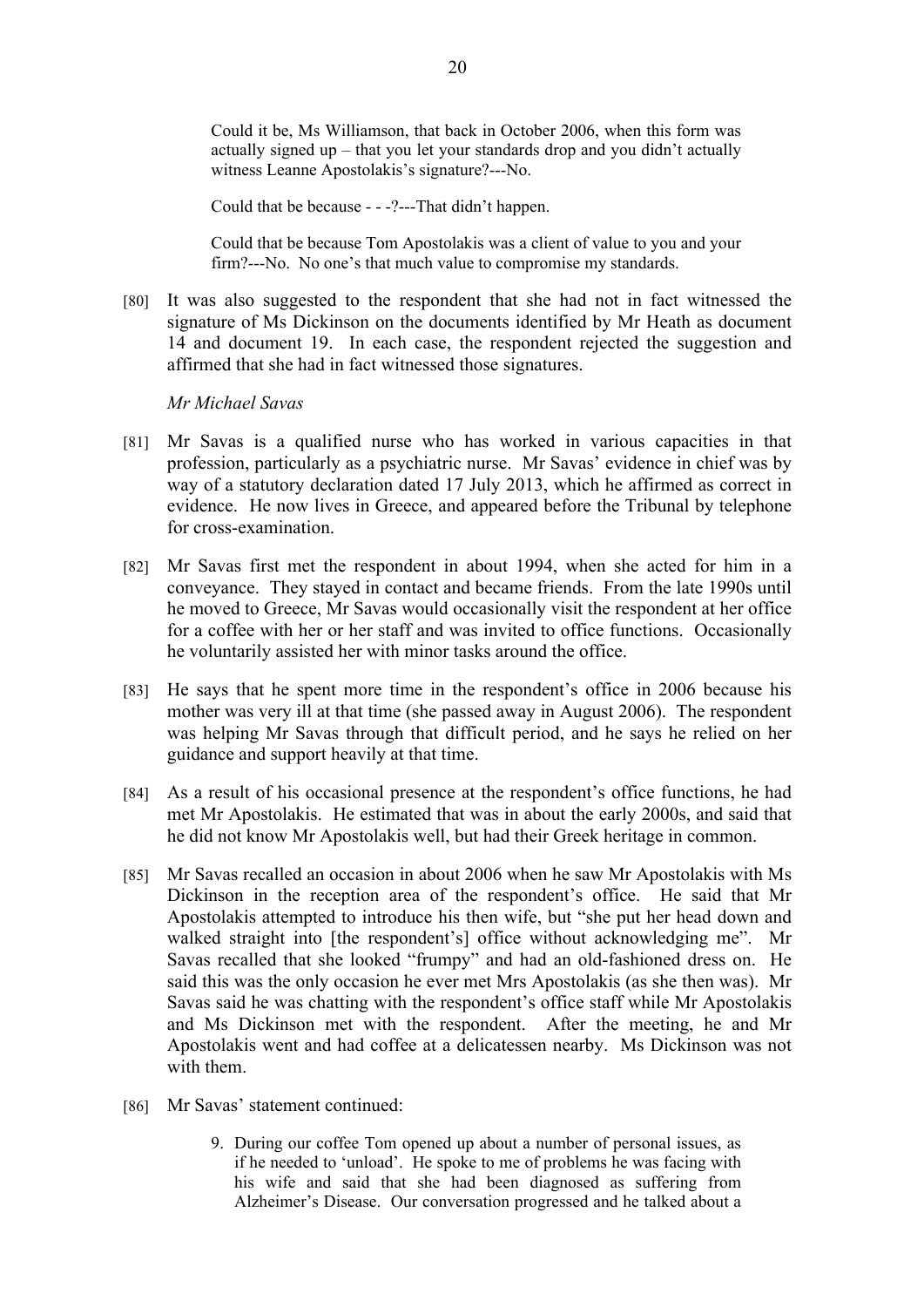property at Carole Park and that he and his wife had come into Jenny's office that day for him to sign that property over to his wife. I recalled expressing to him my surprise that he had property at Carole Park, making the (light hearted) point that it was not a suburb with a great reputation. During this conversation he also talked about his employment with Suncorp and his elderly parents in Melbourne where he wishes to return one day. I would estimate the conversation lasted about 40 minutes.

- [87] Under cross-examination, Mr Savas confirmed that the statutory declaration was his first written record of the conversation he had with Mr Apostolakis. He was adamant that the conversation occurred in 2006, and related that directly to the year his mother died. He confirmed his description of the clothes worn by the woman accompanying Mr Apostolakis, describing her appearance as "frumpy".
- [88] Mr Savas made appropriate concessions under cross-examination. For example, whereas in his statement he had referred to Mrs Apostolakis going home while he and Mr Apostolakis went for coffee, he conceded that he had assumed that she had gone home, and it was quite possible that she had gone shopping. He also confirmed that he took what he had been told by Mr Apostolakis at face value. Mr Savas had no independent means of verifying whether or not Mrs Apostolakis was suffering from Alzheimer's Disease. This was what Mr Apostolakis had told him.
- [89] Importantly, despite being challenged as to the extent of his recollection, Mr Savas was firm in his evidence about what he had been told by Mr Apostolakis about the reason for attending at the respondent's office that day:

Could it be said that he said something to the effect that he was intending to sign over this property to his wife?---Yes.

Could you rule that out?---That's why he was said there, the – for the house in Carole Park, and that's why we were laughing about Carole Park and he said, well, that's [indistinct] area, and I said, I didn't think that he would own a house in Carole Park because it had a bad reputation.

Well, I'm just suggesting to you that with the passage of time, you couldn't be sure that the content of that account of that conversation was accurate, could you?---Yes, because I used to live in Forest Lake, which was next to Carole Park, and that's why we were laughing about it.

Well, okay. You spoke about a property at Carole Park and you made a joke about the suburb. Correct?---Yes.

Is that about the extent of it?---And that he was signing over a house that he had there to give his wife.

He was signing over the house to his wife?---Yeah.

…

Is that what happened? Did he tell you on this occasion- - -?---I don't know.

Did he tell you on this occasion. T'm signing over this house to my wife'?---Yes. He said, 'I'm getting rid of the house. I'm going to give it  $-$  I'm signing it over, and that's why I've gone to Jenn's, to sign it over to my wife.'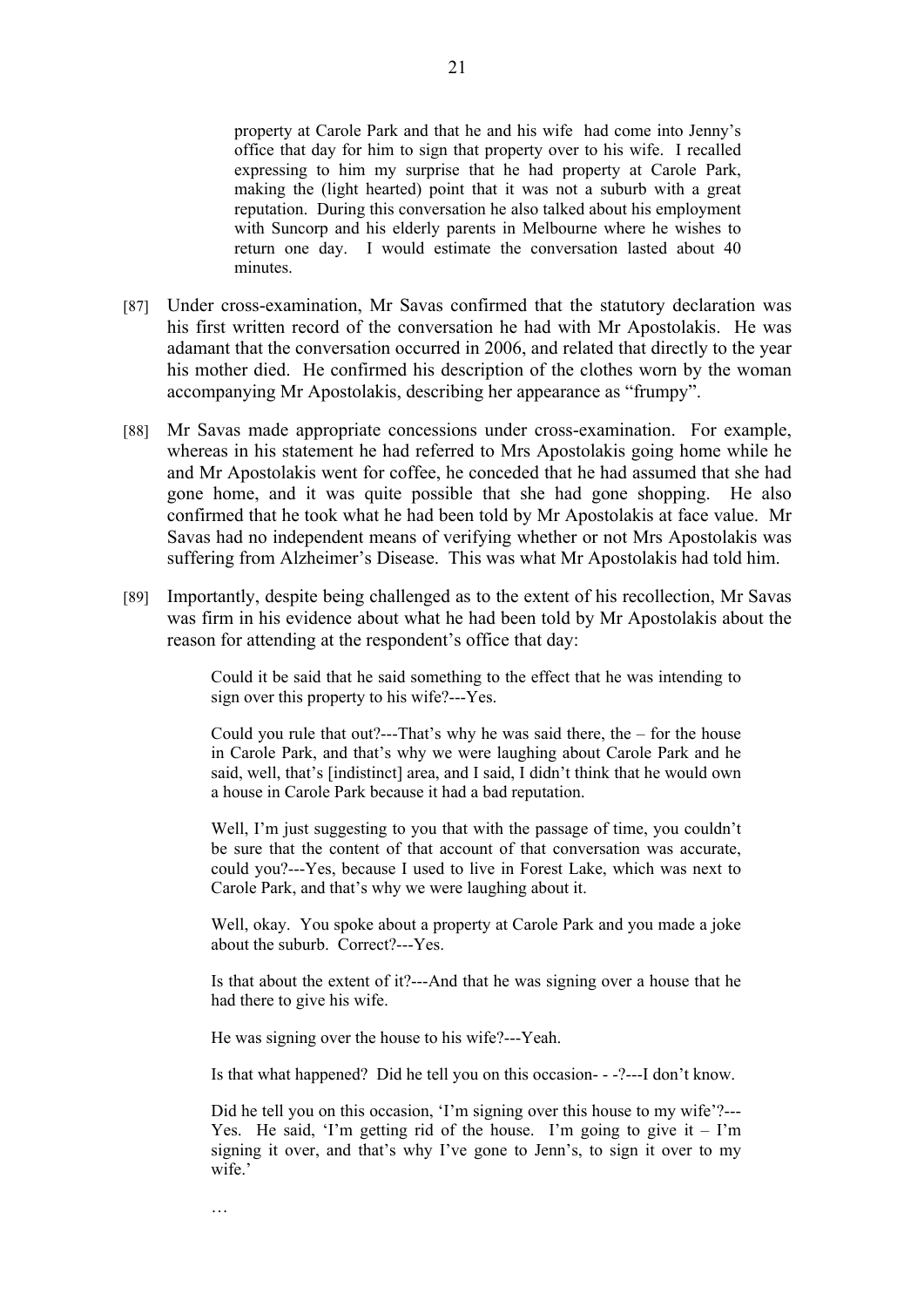Can I suggest to you that perhaps your recollection of that is not accurate, not clear?---No, it is clear to me. That's the conversation I had with Tom.

Did you have any conversations with Tom after that?---No.

*Mr Nick Mamara*

- [90] Mr Mamara is a real estate agent and the principal of Graceville Realty. His evidence in chief was by way of a statutory declaration dated 23 March 2011, which was confirmed as correct in an affidavit by him affirmed 18 January 2018.
- [91] Mr Mamara has been a licenced real estate agent since 1994. He knew both Mr Apostolakis and Ms Dickinson, and was appointed as selling agent for two of their properties. He exhibited to his declaration the contracts of sale of those properties. Each of those contracts appears to have been signed by both Mr Apostolakis and Ms Dickinson. In relation to each of those contracts, Mr Mamara said, "Both Tom and Leanne were present and I witnessed both their signatures."
- [92] The signing pages on these contracts are document 16 and document 17 in Mr Heath's report.
- [93] Under cross-examination, Mr Mamara confirmed that he had had contact with both Mr Apostolakis and Ms Dickinson, and this had occurred both in his office and also their home in Thomas Street, Sherwood.
- [94] Despite vigorous challenge under cross-examination, Mr Mamara was adamant about his recollection of the circumstances of the signing of one of the contracts (dated 18 April 2007), and gave specific details of the negotiations and the travelling backwards and forwards he had to undertake between the vendors and the purchaser to obtain a final form of contract. He gave specific detail about the purchaser under that contract, and it was clear that this person had made a particular impression on Mr Mamara which left him with a particular memory of the transaction. He was emphatic that Ms Dickinson had signed the contract in front of him, and was equally emphatic that he did not sign a contract as witness unless the principal signature had actually occurred in front of him. He said expressly that the only time he witnessed signatures was when a person had physically signed the document in front of him.

*Ms Kathryn Coles*

- [95] Ms Coles' evidence in chief was by way of an affidavit sworn 18 January 2018, and she appeared before the Tribunal for cross-examination.
- [96] Ms Coles has been employed in the respondent's firm as a senior conveyancing clerk since August 2005. She is also a Justice of the Peace. She confirmed that she had witnessed the "Leanne Apostolakis" signature of Ms Dickinson on numerous Titles Office documents, including those which were document 13 and document 15 to Mr Heath's report. She knows Ms Dickinson, having first met her after Ms Coles commenced employment with the respondent.
- [97] In relation to the subject Transfer, Ms Coles said that she did not insert the "13/7/07" dates on that document.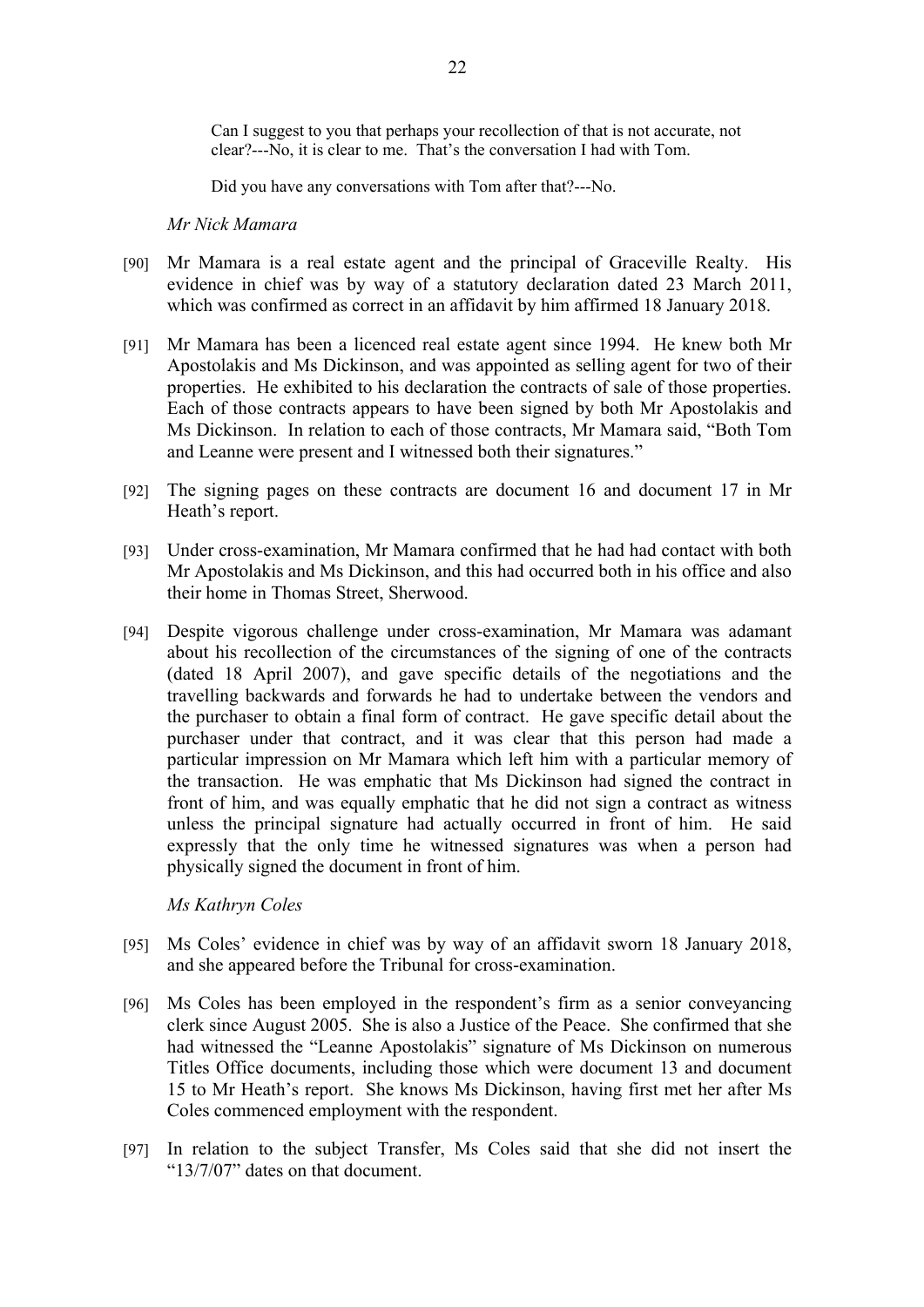- [98] Ms Coles deposed to the following:
	- 8. I recall a day when Thomas Apostolakis and Leanne Apostolakis were at the office in Jennifer Williamson's room. I recall that Leanne was dressed in a hideous blue floral print dress with white flowers. I have not seen that dress before or since on her. I recall that after they left Jennifer Williamson's office, Jennifer spoke to me outside of her room, which I had been in and out of during the meeting with Tom and Leanne, and Jenny said to me words to the effect that 'Tom said Leanne had early onset of Alzheimer's'.
		-
	- 13. I have been a Justice of the Peace for over 15 years. During this time I have never purported to witness a signature that had not been placed on the document in my sight and presence. I have been asked to do so in the past and when I have refused I have been abused and still refused to witness a signature that was not done in my sight and presence. I say that Thomas Apostolakis has never asked me to witness a signature that was not signed in my sight and presence.
- [99] Under cross-examination, Ms Coles confirmed that she had had regular dealings with Mr Apostolakis and Ms Dickinson. The context of her dealings with Ms Dickinson was witnessing her signature on documents.
- [100] In relation to the documents identified in Mr Heath's report as document 13 and document 15, Ms Coles gave the following evidence:

Well, I think we're finished with those documents that are now in front of you. There are a couple of documents that I need to show you, and Mr Kelly's affidavit would be the best vehicle for that. I think the pages are numbered in the bottom right-hand corner. Could you go to page 195. It's Mr Heath's document 13. Just have a look at that transfer document. You see you are shown as the witnessing person for two signatures on 28 March 2007?---Yes.

I just want to suggest to you so far as the signature of Leanne Apostolakis is concerned that that is not her signature and therefore she did not sign that in your presence as the form indicates?---She would have been in my presence and, therefore, I signed as the witnessing officer.

It's a very long time ago. You wouldn't suggest any particular recollection of this occasion, would you?---Well, I do not witness people's signatures on any documents unless they are in my presence.

Yes. I understand you say that. I asked you if you had any particular recollection of this incident?---No. I do not.

Could you go forward two pages to page 197? It's Mr Heath's document 15. You are shown as the witnessing officer of Ms Apostolakis' signature on the  $16<sup>th</sup>$  of May 2007. I just suggest to you, likewise, that you did not in fact witness that signature by her signing in your presence?---She was in my presence.

Do you have any particular recollection of that occasion?---No. I do not.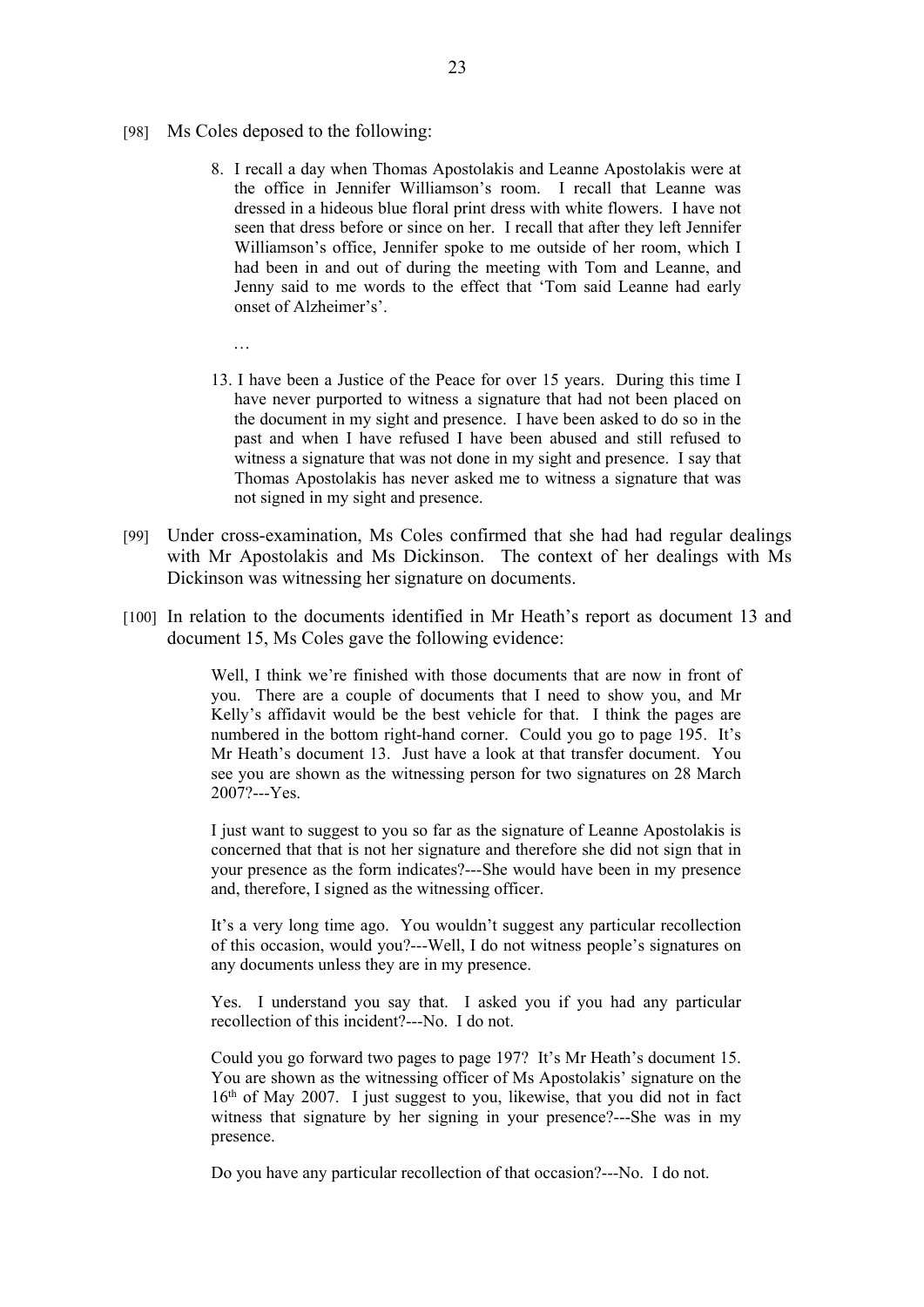No. You – you're relying on what you've already told us your practice is; correct?---Correct.

Could it be that for this client you just, for some reason, allowed your standards to drop?---Absolutely not.

[101] In re-examination Ms Coles was asked whether she had ever, in the course of her practice as a senior conveyancer or otherwise signed a document as a witness without having seen that signature placed on the document, to which she responded bluntly "Never. No."

#### **Determination of Charge 1**

- [102] Having set out in considerable detail the evidence relied on by the parties, it is clear that the ultimate question for the Tribunal is whether the applicant has proved, to the requisite standard, that the relevant "Leanne Apostolakis" signature as transferor on the subject Transfer was not written by Ms Dickinson and that the respondent falsely placed her signature as witness on that document.
- [103] Whilst it is for the applicant to prove its case on the balance of probabilities, the potential consequences for the respondent of making the findings urged by the applicant are very serious, and accordingly the Tribunal would need to be satisfied to a high degree in order to make those findings.
- [104] In the view of the Tribunal, Ms Dickinson's evidence needs to be approached with considerable caution. Despite the positive and confident demeanour with which she presented before the Tribunal, it is clear that Ms Dickinson suffered considerably in the fallout from the separation from her ex-husband. She became directly and indirectly embroiled in various protracted disputes which had their genesis in financial and property dealings undertaken by her ex-husband during their marriage. These dealings and disputes affected her directly, not least because they impacted on her ability to retain, or recover, the benefit of the insurance payouts which had been made to her. The involvement of Henderson in all of this was unexplained, but he clearly had a significant role. So much is clear at least from the fact that on 22 January 2010, Ms Dickinson wrote to the applicant referring to a question raised by the applicant about the validity of a Power of Attorney she had given to Henderson. In that letter she wrote:

As I currently suffer from Chronic Fatigue Syndrome and am in receipt of a Disability Pension, I have difficult in absorbing information and short term memory loss. As such, I hereby authorise Mr Henderson to make this complaint on my behalf.

- [105] But of even greater concern in relation to the weight to be given to Ms Dickinson's evidence is the welter of contemporaneous medical evidence which demonstrates the significant degree of impairment under which she was suffering during the time in question. Importantly, the evidence is not limited to saying that she suffered from some memory degradation. She had impaired cognitive functioning in a number of memory and executive domains. Amongst other things, her attentional skills were adversely affected.
- [106] Ms Dickinson properly conceded having no memory of transactions concerning the Boundary Road property. That concession was completely consistent with the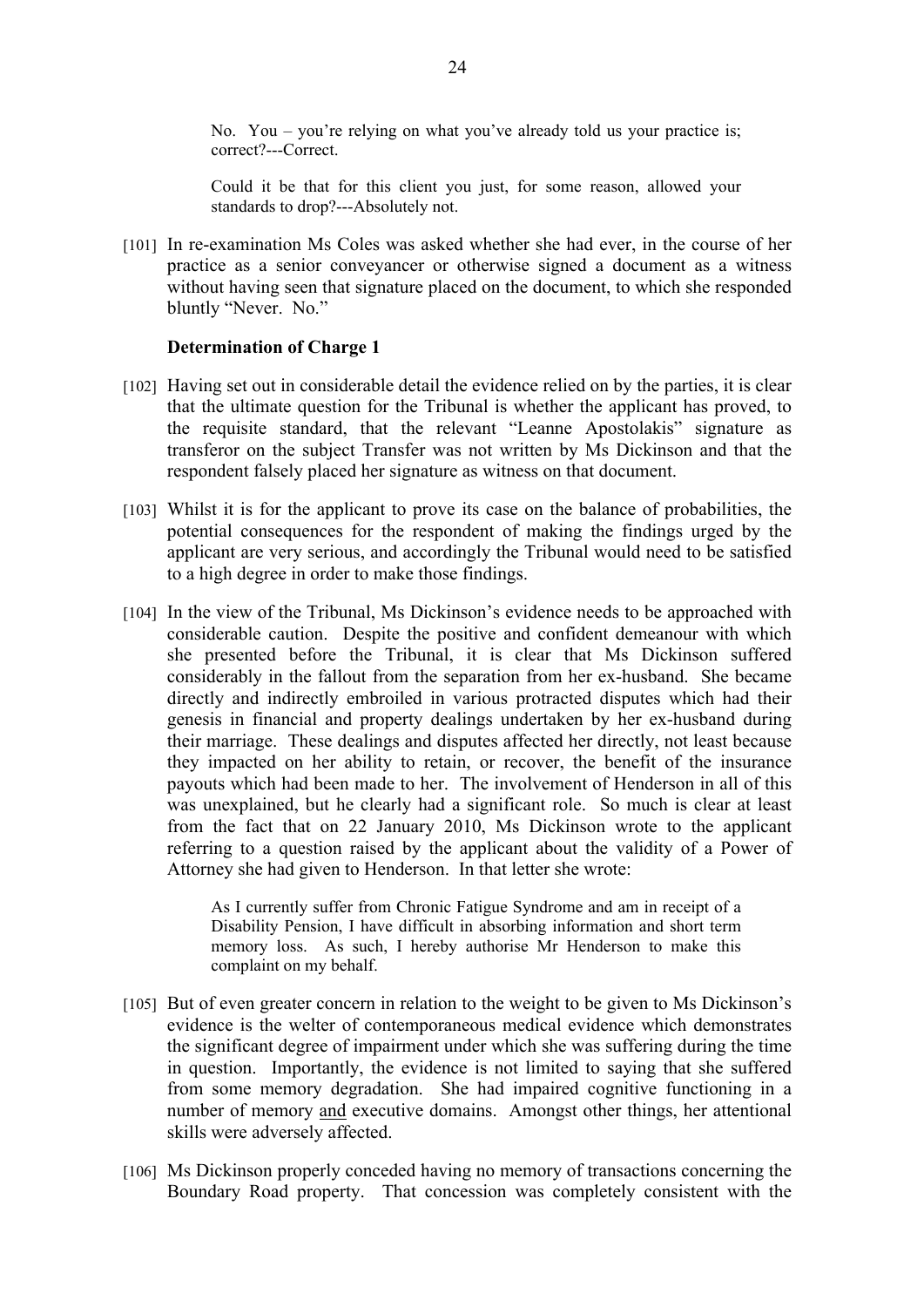medical evidence. At base, her relevant evidence before this Tribunal was to the effect that the "Leanne Apostolakis" signature on the subject Transfer was not hers and was a forgery. This was an allegation first made by Henderson, without previously having consulted her. It was also an allegation which she did not make to the police when she was interviewed by them.

- [107] Other indicators include the Tribunal's hesitation, in light of the police records, to unquestioningly accept Ms Dickinson's uncorroborated assertion that she first saw the subject Transfer in 2008, and the fact that her evidence that she had told the applicant that her signature on the tenancy agreement was a forgery cannot be accepted in light of her own concession under re-examination and Mr Edwards' evidence.
- [108] All of these factors impact adversely on Ms Dickinson's credibility, and the Tribunal is unable to place any great weight on her evidence.
- [109] Mr Heath's meticulous examination of the documents which had been provided for examination resulted in him identifying two groups on which the signatures had, in his opinion, been written by different authors. The subject Transfer fell into the larger group, which he said were "false signatures" written by the same person. His designation of them as "false signatures" depended on his acceptance of the smaller group containing "true signatures", or what he described as "specimen" signatures". Yet, as he accepted, he had based this on an assumption that the "specimens" had been written by the designated writer, i.e. Ms Dickinson.
- [110] True it is, as was submitted by counsel for the applicant, that there may be reason to doubt the veracity of several of the signatures in the large group on the basis that Ms Dickinson was out of the jurisdiction on the purported dates of execution of those documents.
- [111] But even with that acknowledgment, the probative value of Mr Heath's evidence for the applicant's case was significantly eroded by the concessions very properly made by Mr Heath at the end of his cross-examination to the effect that if it was accepted that any of the other signatures in the larger group was genuine that it followed that the signatures on the subject Transfer were also genuine. In this regard, there was compelling evidence before the Tribunal from Mr Mamara, Ms Coles and, indeed, the respondent pointing to the authenticity of the "Leanne Apostolokis" signature on other documents in the larger group.
- [112] The Tribunal accepts each of Mr Mamara and Ms Coles as credible witnesses of truth.
- [113] Mr Mamara presented as a forthright person who was not shaken under crossexamination. Importantly, in respect of one of the contracts which bore the "Leanne Apostolakis" signature, he gave a credible and detailed explanation as to how it was that he recalled the circumstances of the signing of that contract, despite the considerable period of time which had since elapsed. The Tribunal accepts Mr Mamara's evidence that he witnessed Ms Dickinson sign each of the documents identified by Mr Heath as document 16 and document 17.
- [114] The Tribunal also accepts the evidence of Ms Coles. Although she is, and has for a considerable time been, employed by the respondent, Ms Coles was not, and was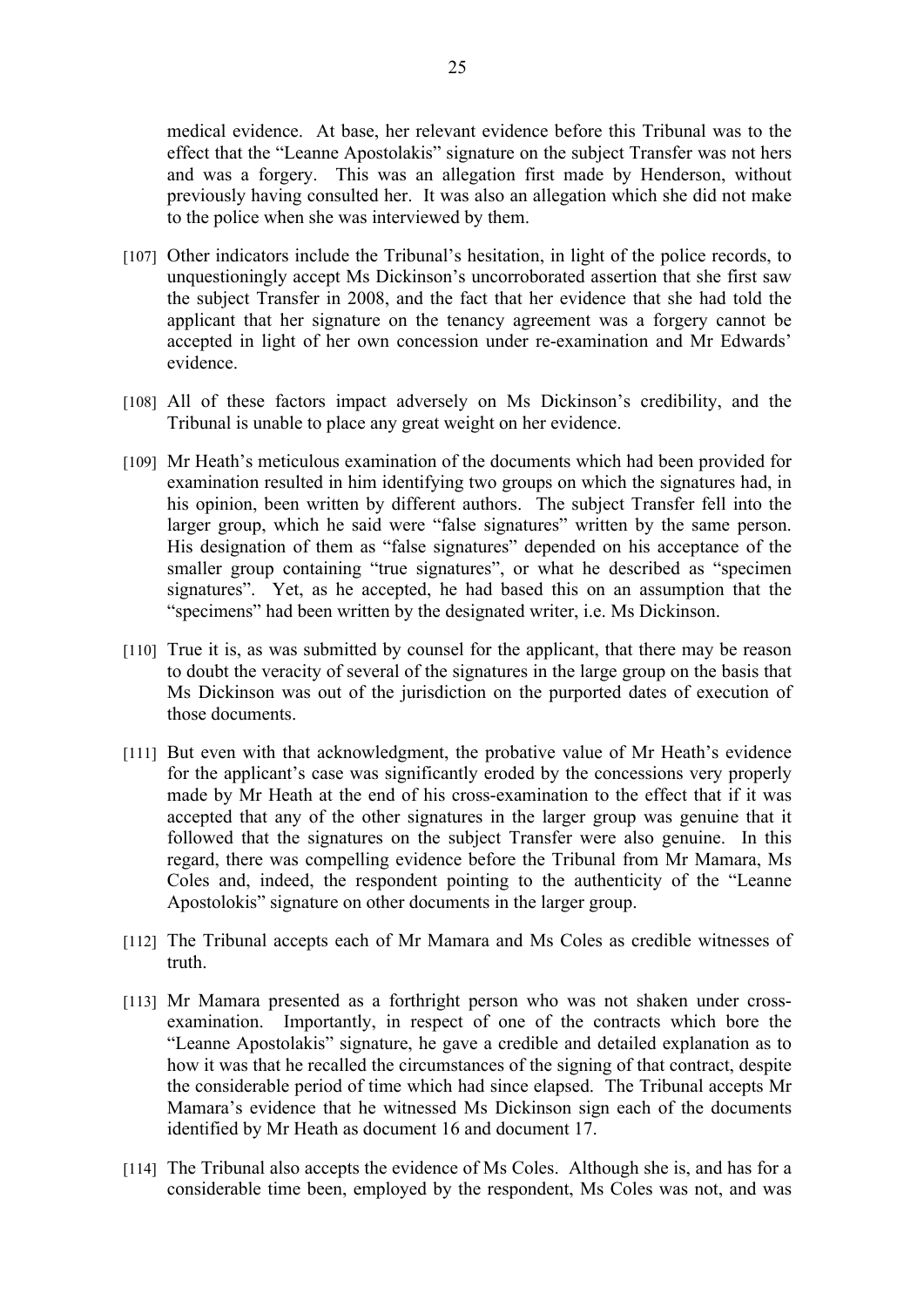not suggested to be, in any way partisan. She was an impressive witness who presented as an honest professional. The Tribunal accordingly accepts Ms Coles' evidence that she witnessed Ms Dickinson sign each of the documents identified by Mr Heath and document 13 and document 15.

- [115] Those findings alone are sufficient, on the basis of Mr Heath's concession, to cast such doubt on the case advanced by the applicant as to warrant the dismissal of Charge 1.
- [116] In light of those findings, it is not necessary to make a finding about the authenticity of the signature on the tenancy agreement (document 1), but it should be recorded that Ms Dickinson's failure to identify it as a forged signature when she supplied the document to the applicant is a matter which would not have bolstered the applicant's case.
- [117] In any event, the Tribunal accepts the respondent's version that Ms Dickinson attended with her then husband at the respondent's office on the afternoon of 26 October 2006 and that both she and Mr Apostolakis signed the subject Transfer in the presence of the respondent.
- [118] The respondent was strongly challenged under cross-examination, but her version was credible and was consistently given credibly. It contrasted with Ms Dickinson's inability to recall anything about the dealings with the Boundary Road property.
- [119] The respondent's version is also supported by the evidence of Mr Savas and Ms Coles. Mr Savas was a completely credible witness, who was able to explain his reason for recalling his presence at the respondent's office and the discussion he subsequently had with Mr Apostolakis. It is also notable that both Mr Savas and Ms Coles had specific recollection of Ms Dickinson's attire and appearance on that day.
- [120] In view of the Tribunal's acceptance of the respondent's version, the credibility of the other witnesses called for the respondent, the concessions made by Mr Heath, and the minimal weight which can be attached to Ms Dickinson's evidence, it is clear that the case on Charge 1 cannot be made out to the requisite standard.
- [121] Charge 1 will be dismissed.

# **Charge 3**

- [122] In light of the Tribunal's acceptance of the respondent's version of the circumstances of the signing of the subject Transfer, Charge 3 cannot be maintained, and the applicant's counsel effectively accepted as much.
- [123] Charge 3 will be dismissed.

# **Charge 2**

[124] The terms and particulars of Charge 2 are set out above. On any view, particulars 2.5 and 2.6 cannot be maintained because the subject Transfer was never registered, or even lodged for registration.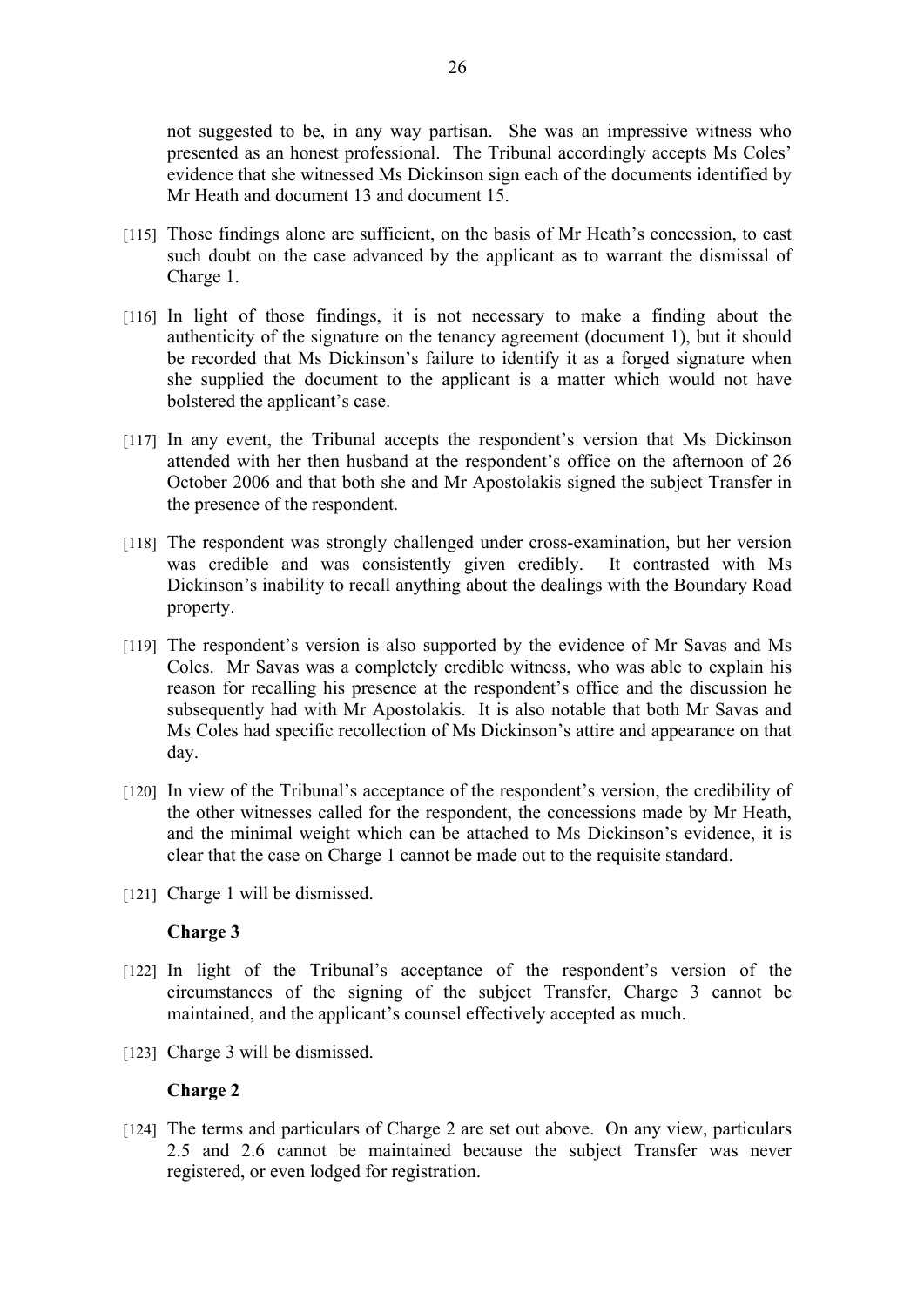- [125] Counsel for the respondent resisted Charge 2 on the basis that the charge, by its terms, averred that the respondent has "allowed" a transferor's signature on the subject Transfer to be incorrectly dated. Mr Page QC, who appeared for the respondent, submitted that the contention that the respondent "allowed" the incorrect date implied a positive action on the respondent's part that she instructed someone to insert the incorrect date or that she put it in the hands of someone to insert the incorrect date.
- [126] The Tribunal does not accept that the word "allow" connotes the positive action contended for by the respondent. Allowing something to occur is analogous to permitting something to occur. Indeed, it has been said that "allow" is at least as wide as "permit" if not wider.<sup>3</sup>
- [127] Even on the respondent's own version, the sequence of events was:
	- (a) On 26 October 2006, the subject Transfer was signed by Mr Apostolakis and Ms Dickinson and deliberately left undated, pending valuation for stamp duty calculation;
	- (b) On 12 June 2007, Mr Apostolakis sent an email to the respondent's firm asking them to "urgently transfer my interest" in the Boundary Road property to Ms Dickinson because he needed to use it as security for a loan which was settling the following week;
	- (c) Ms Coles prepared a fresh Form 1 Transfer and sent it to Mr Apostolakis;
	- (d) In the meantime, the respondent recalled that the subject Transfer had already been prepared and signed and, according to the respondent, "it was decided" that the subject Transfer would be used. It is clear from her evidence that the respondent was a party to this decision;
	- (e) On 18 June 2007, the necessary valuation was received. On that day, the subject Transfer was stamped and the respondent signed the document as the transferee's solicitor with the date 18 June 2007;
	- (f) When the respondent signed the subject Transfer as the transferee's solicitor on 18 June 2007, the execution dates of "13/6/07" had been handwritten next to the signatures of the (putative) transferors by some unidentified person in the respondent's office. The respondent saw this. She knew that the (putative) transferors had actually been signed in October 2006. But she did not correct what she must have known to be incorrect execution dates on the subject Transfer;
	- (g) The subject Transfer bearing those incorrect execution dates was then sent by the respondent to Mr Apostolakis under cover of a letter dated 18 June 2007 from the respondent which relevantly stated: "We attach hereto Transfer ready for registration."
	- (h) The subject Transfer was not lodged for registration, but sat on a file until it was uncovered, apparently, by Henderson.

<sup>3</sup> *De Kuyper v Crafter* [1942] SASR 238, per Richards J at 243.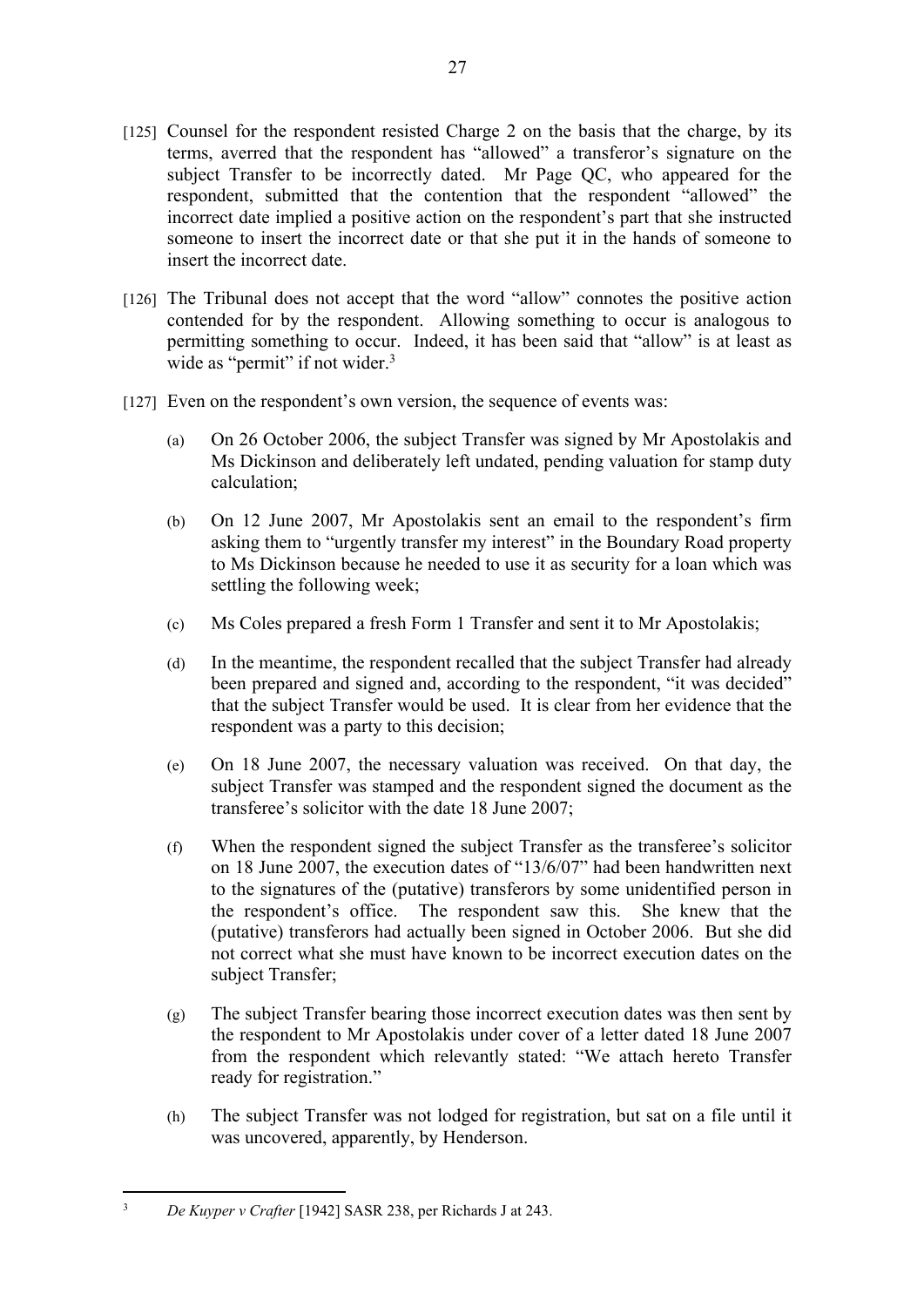- [128] In the view of the Tribunal, by knowingly not correcting the execution dates on the subject Transfer, the respondent "allowed" the incorrect dating of those signatures.
- [129] It is true that the subject Transfer evidenced (or purported to evidence) a small transaction – a transfer of a  $1/100<sup>th</sup>$  interest in a property for a small amount of consideration and on which something barely greater than nominal stamp duty would have been payable. But the magnitude of a transaction does not inform the degree of rectitude required of a legal practitioner.
- [130] In *Attorney-General v Bax*,<sup>4</sup> McPherson JA said that the act of falsely backdating documents is "plainly a serious matter", explaining:<sup>5</sup>

The ordinary presumption is that, unless there is affirmative evidence to the contrary, a document is taken to have been executed on the date it bears. Such evidence is often difficult to obtain, particularly after a lapse of some time from the event. The presumption is therefore one on which business is habitually conducted and for that reason, among others, it is plainly important to maintain its integrity so far as possible.

- [131] His Honour then went on to give examples of a number of ways in which the date on a document is critical, including determining priorities and the rights of creditors in insolvent estates.
- [132] Counsel for the applicant in this case contended, in effect, that the particular vice in the post-dating of documents such as the subject Transfer lay in the potential to postpone timely payment of transfer duty on the document and to avoid the imposition of penalties for late lodgement or late stamping.
- [133] The standard Form 1 transfer, such as was used in this case, requires the "execution" date" to be noted next to each signature. That, clearly enough, refers to the date on which the document is actually executed by the signing party.
- [134] However, this was not, and was not contended to be, a case like *Bax* in which the solicitor deliberately backdated documents with an intention to mislead creditors. Nor was it a case like *Legal Services Commissioner v Sorban*<sup>6</sup> where a solicitor fabricated and backdated an email to give the impression that it had been sent when it actually had not, and was then found guilty of professional misconduct.
- [135] This was, rather, a case of sloppy practice. As already noted, the subject Transfer was in the wrong form to achieve the intended transaction. And it seems clear enough from the cross-examination of the respondent that she considered that the subject Transfer did not become a document liable for transfer duty under s 16 of the *Duties Act* 2001 until the respondent signed it as the solicitor for the transferee.<sup>7</sup> On her view, until such time as she signed it as the solicitor for the transferee, she was holding the document "in abeyance". That goes to explaining why her focus was on the date she signed it as solicitor for the transferee, rather than the true "execution date" of the transferor – on the respondent's understanding, the document only became dutiable when the respondent signed it.

<sup>4</sup> [1999] 2 Qd R 9; [1998] QCA 089.

<sup>5</sup> At 13.

<sup>6</sup> [2009] LPT 5.

<sup>7</sup> Transcript 3-15.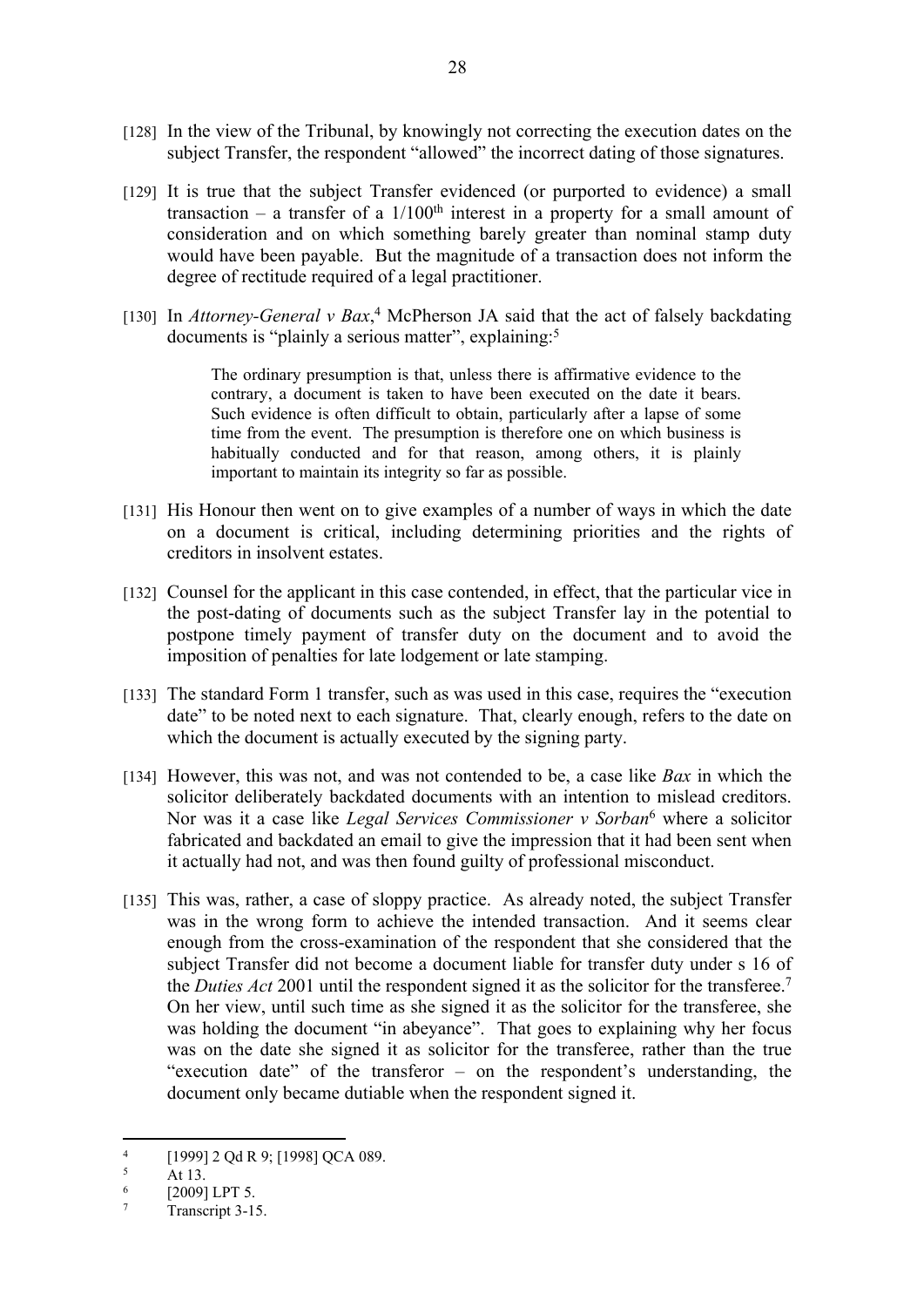- [136] In fairness, the respondent may well not have been on completely the wrong track with her reasoning. If the transfer document had been prepared in the proper form and signed only by Mr Apostolakis as transferor, then it may well have been the case that, as the transfer would have been the only document evidencing the transaction, the liability to pay transfer duty would only have arisen when the form of transfer was signed by the solicitor for the transferee.<sup>8</sup>
- [137] But whether or not the respondent was correct in her understanding of the time when the liability for transaction duty arose, or even whether there was some licit means of achieving the apparent objective of the parties, is not to the point. What is relevant is that, in light of her explanation, it is clear that the respondent's conduct in "allowing" the wrong execution dates to remain on the subject Transfer was not motivated by any intention to mislead any party or to deceive the revenue authorities.
- [138] The applicant, quite properly, did not contend that a finding of "professional" misconduct", within the meaning of that term as defined in s 419 of the *LPA*, ought be made in this case. At worst, it would be an instance of "unsatisfactory professional conduct". That term is defined in s 418 of the *LPA* as follows:

# **418 Meaning of unsatisfactory professional conduct**

*Unsatisfactory professional conduct* includes conduct of an Australian legal practitioner happening in connection with the practice of law that falls short of the standard of competence and diligence that a member of the public is entitled to expect of a reasonably competent Australian legal practitioner."

- [139] On that inclusive definition, the question then becomes whether the "allowing" of the wrong execution dates in the particular circumstances described above, and with the practitioner's explanation that, in effect, the subject Transfer did not become operative and dutiable until she had signed it as solicitor for the transferee, was conduct which fell short of the "standard of competence and diligence that a member of the public is entitled to expect of a reasonably competent Australian legal practitioner".
- [140] "Competence" is concerned with the adequacy of a practitioner's qualifications and whether they have the capacity and skills to perform their role to a reasonable standard. "Diligence" goes to the industriousness and efficiency of the practitioner.
- [141] It is not suggested in this case that the respondent was not diligent.
- [142] Apart from this incident, there has been no question raised as to the respondent's competence; on the contrary, her general competence as a practitioner may be inferred from her lengthy time in practice with no professional complaints apart from this.
- [143] The question then is whether this one incident sufficiently demonstrates a lack of competence such as to warrant a finding of unsatisfactory professional conduct.

<sup>8</sup> See s 16 and Schedule 2 of the *Duties Act* 2001.